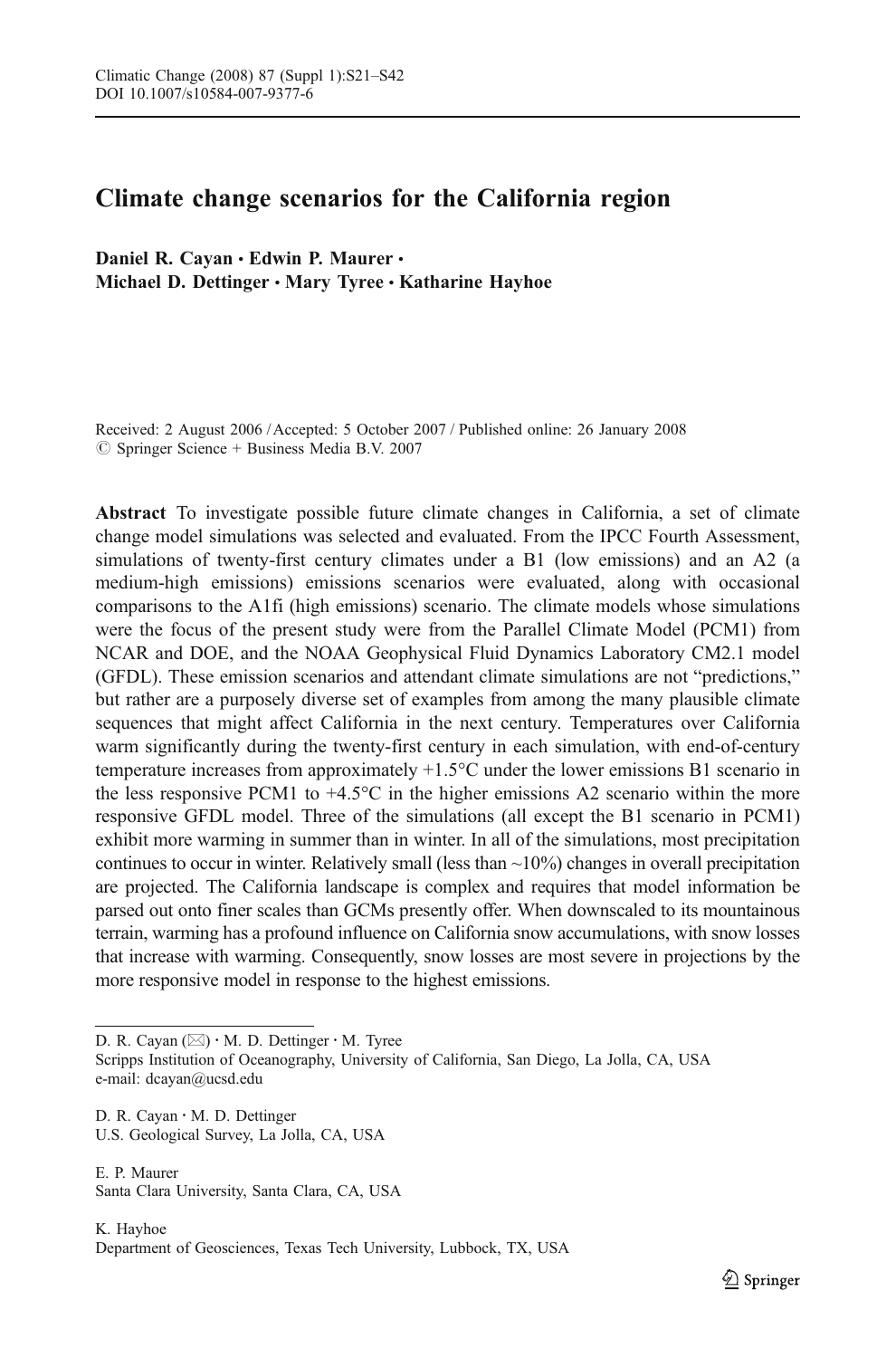#### 1 Introduction

In May 2005, the California Energy Commission and the California Environmental Protection Agency (Cal/EPA) commissioned a report describing the potential impacts of twenty-first century climate changes on key state resources. Although precise prediction of the future climate is impossible, selected scenarios representative of possible climate changes, targeted regionally on California, were explored. This study was guided by previous and ongoing efforts by the Intergovernmental Panel on Climate Change (IPCC) (Houghton et al. [2001\)](#page-20-0), an examination of ecological and related changes in California (Field et al. [1999\)](#page-20-0), the U.S. National Climate Change Assessment (National Assessment Synthesis Team [2001](#page-21-0)), and the recent United Kingdom Climate Impacts Programme [\(http://](http://www.ukcip.org.uk/resources/publications/documents/UKCIP02_briefing.pdf) [www.ukcip.org.uk/resources/publications/documents/UKCIP02\\_briefing.pdf](http://www.ukcip.org.uk/resources/publications/documents/UKCIP02_briefing.pdf)). Because of resource constraints and a short timeframe during which this report was completed, the present study focused on a small set of climate scenarios.

This work also builds upon previous climate model-based studies of possible climate change impacts on various sectors in the California region. These studies include a broad assessment of possible ecological impacts by Field et al. ([1999](#page-20-0)); an assessment of a range of potential climate changes on ecosystems, health and economy in California described by Wilson et al. ([2003](#page-21-0)); a study of how a "business-as-usual" emissions scenario simulated by a low sensitivity climate model would affect water resources in the western United States, overviewed by Barnett et al. [\(2004](#page-20-0)); and a multisectoral assessment of the difference in impacts arising from high vs. low greenhouse gas (GHG) emission in Hayhoe et al. [\(2004](#page-20-0); hereafter designated H04).

Global and regional climates have already begun changing, probably from accumulating emissions of anthropogenic greenhouse gases. As reported by the WMO ([2005\)](#page-21-0), "since the start of the 20th century, the global average surface temperature has risen between 0.6°C and 0.7°C. But this rise has not been continuous. Since 1976, the global average temperature has risen sharply, at 0.18°C per decade. In the northern and southern hemispheres, the 1990s were the warmest decade with an average of 0.38°C and 0.23°C above the 30-year mean, respectively." The 10 warmest years for the earth's surface temperature all occurred after 1990 (Jones and Palutikof [2006\)](#page-20-0) and 2005 was either the second or first warmest year on record (Jones and Palutikof [2006](#page-20-0); Hansen et al. [2006](#page-20-0)). Much of the warming during the last four decades is attributable to the increasing atmospheric concentrations of GHGs due to human activities (Santer et al. [1996](#page-21-0); Tett et al. [1999;](#page-21-0) Meehl et al. [2003\)](#page-21-0). At the regional scales of California and western North America, signs of changing climate are also evident, in part reflecting the global changes noted above. Over the past 50 years, a set of observations suggest (though not conclusively) that climate warming may be operating in the California region. These include a trend toward warmer winter and spring temperatures (e.g., Cayan et al. [2001](#page-20-0)), smaller fractions of precipitation falling as snow instead of rain (Knowles et al. [2007](#page-20-0)), a decline in spring snow accumulations in lower and middle elevation mountain zones (Mote et al. [2005](#page-21-0)), an advance of snowmelt by 5 to 30 days earlier in the spring (Stewart et al. [2005\)](#page-21-0), and a similar advance in the timing of spring flower blooms (Cayan et al. [2001](#page-20-0)).

An ongoing effort by the international climate-science community to prepare the Fourth IPCC Climate Change Assessment provided important background and crucial inputs for the studies reported here. In particular, that international assessment prompted and provided (through the Lawrence Livermore Laboratory Program for Climate Model Diagnosis and Intercomparison) a large number of climate model simulations of climates under selected GHG emission scenarios. The present effort has focused on just a few of the IPCC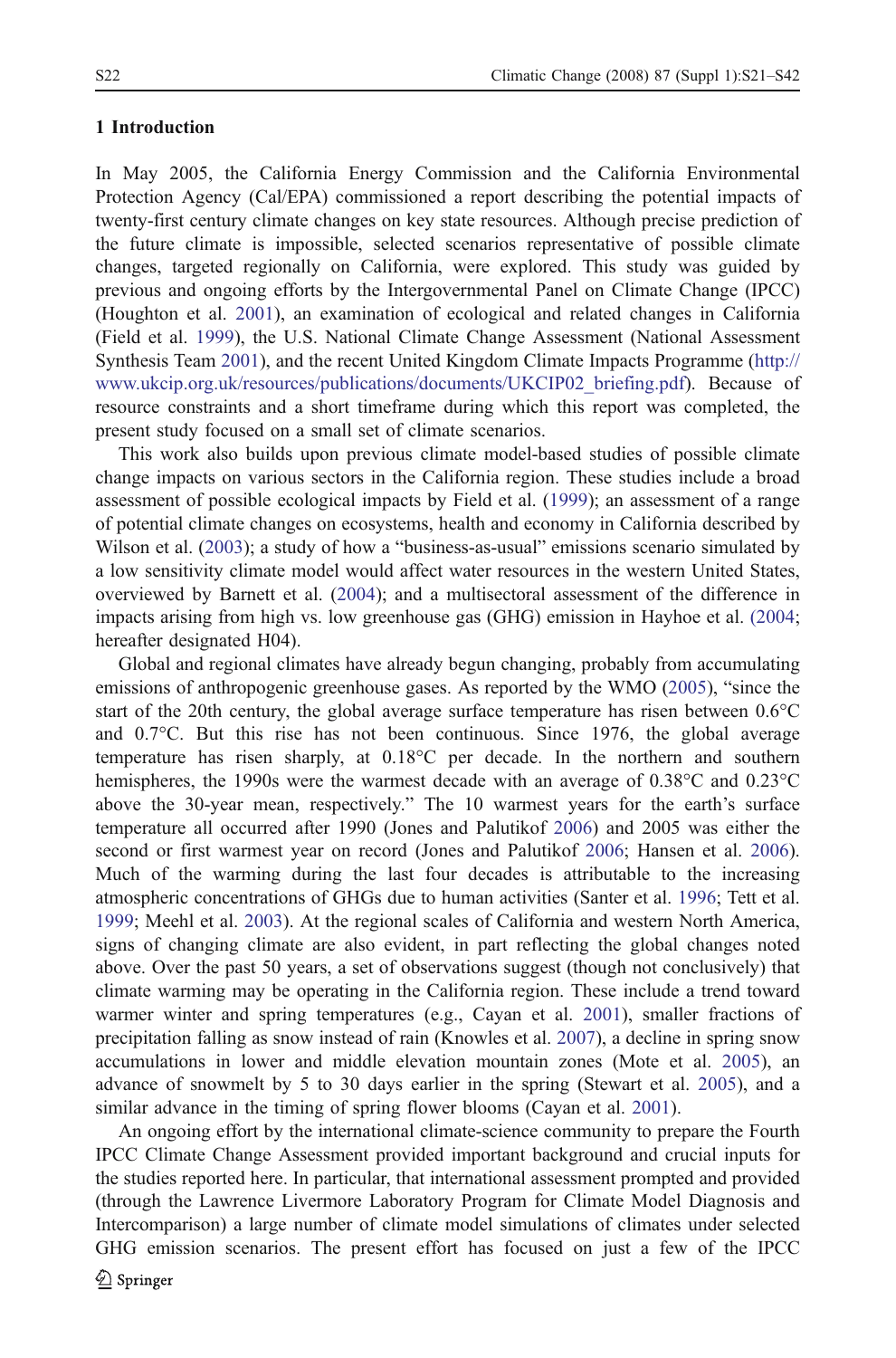simulations in order to provide concrete examples of possible impacts. Additionally, in more selective fashion, we analyze the large ensemble of projections generated for the IPCC assessment for perspectives on the scenarios selected for intense study in terms of two major sources of climate-change uncertainty: our incomplete understanding of how the climate system responds (as represented by differences between different climate models) and the unknowable future of emissions of GHGs and other contaminants to the atmosphere (as represented by the emissions scenarios considered here).

This paper describes, from California's perspective, the selection of climate models, emission scenarios, and downscaling methods used in the overall study. In particular, it examines differences among projections, and differences among historical to projected climates in the selected model runs. Additionally, for some analyses, it compares results within a larger ensemble of IPCC4 projections.

### 2 Scenarios and models

The climate models considered in this effort were among those that were prepared and evaluated by the IPCC. These include several models used in the IPCC Third Assessment (Cubasch et al. [2001\)](#page-20-0), and several being used in the (presently) ongoing IPCC Fourth Assessment. A discussion of projections of climate change by climate models is presented by Cubasch et al. [\(2001](#page-20-0)) as part of the Third IPCC Climate Change Assessment. For this study, primary criteria for model selection were that the ocean and atmosphere components be freely coupled, i.e., not requiring or using flux-correcting formulations. The models considered were required to have an atmospheric grid spacing of 250 km or less. Another criteria for model selection was the availability of daily output data.

Models selected for attention here also were required to produce a realistic simulation of aspects of California's recent historical climate – particularly the distribution of monthly temperatures and the strong seasonal cycle of precipitation that exists in the region. In addition, models selected were required to contain realistic representations of some regional features, such as the spatial structure of precipitation. Because the observed California climate has exhibited considerable natural variability at seasonal to interdecadal time scales, the historical simulations by the climate models were required to contain variability that resembles that from observations at these short period climatic time scales.

Finally, the selection of models was designed to include models with differing levels of sensitivity to GHG forcing. All these criteria, taken together, identified two global climate models (GCMs), the Parallel Climate Model (PCM; with simulations from NCAR and DOE groups; see Washington et al. [2000;](#page-21-0) Meehl et al. [2003](#page-21-0)) and the NOAA Geophysical Fluid Dynamics Laboratory (GFDL) CM2.1 model (Stouffer et al. [2006](#page-21-0); Delworth et al. [2006](#page-20-0); Knutson et al. [2006](#page-20-0)). In some parts of California's assessment activities, the UK Hadley Center HadCM3 model (Gordon et al. [2000](#page-20-0); Pope et al. [2000\)](#page-21-0) was also used; the simulations by that model were described in, and derived from, the H04 study.

The choice of GHG emissions scenarios focused on herein, A2 (medium-high) and B1 (low) emissions, was based upon implementation decisions made earlier by IPCC4 (Nakic'enovic' et al. [2000\)](#page-21-0), and on availability of certain crucial outputs that varied from emissions scenario to scenario. In addition to the two scenarios primarily addressed herein, results from H04 based on a third scenario, A1fi (high emissions), was also used in some part of the overall assessment. These A1fi results are compared with selected results in the present study.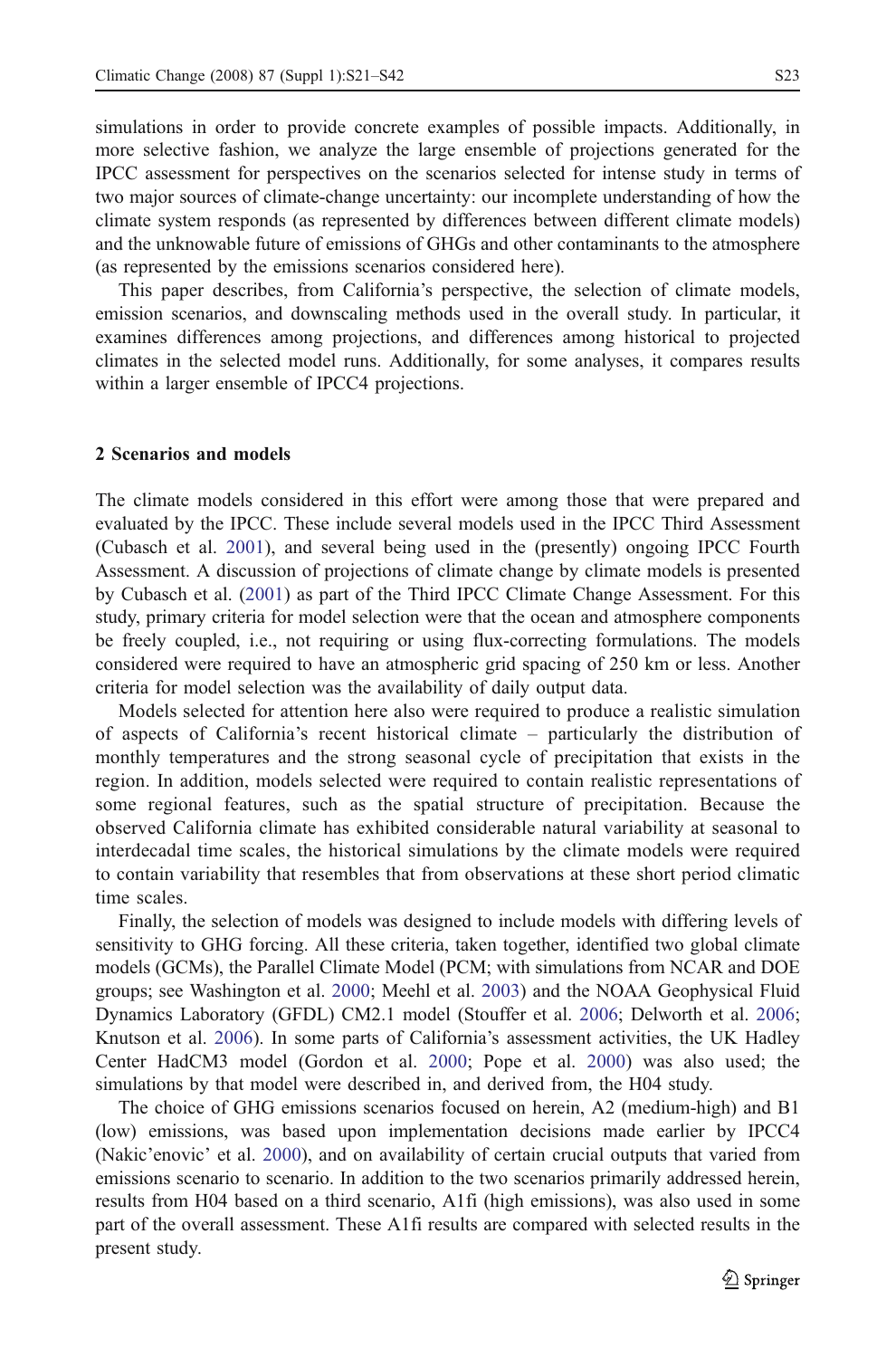The B1 scenario assumes that global (including California)  $CO<sub>2</sub>$  emissions peak at approximately 10 gigatons per year (Gt/year) in mid-twenty-first century before dropping below current levels by 2100. This yields a doubling of  $CO<sub>2</sub>$  concentrations relative to its pre-industrial level by the end of the century, followed by a leveling of the concentrations (Fig. 1). Under the A2 scenario,  $CO<sub>2</sub>$  emissions continue to climb throughout the century, reaching almost 30 Gt/year. By the end of the twenty-first century,  $CO<sub>2</sub>$  concentrations reach more than triple their pre-industrial levels. The A1fi scenario has high emissions until about 2080, when they finally level off by Century's end. The A1fi emissions result in  $CO<sub>2</sub>$ concentrations that reach about 950 ppm in 2100.

Both the GFDL and PCM modeling groups performed historical simulations – under the so-called 20C3M conditions (see http://www-pcmdi.llnl.gov/projects/cmip/ann 20c3m. [php\)](http://www-pcmdi.llnl.gov/projects/cmip/ann_20c3m.php), that allow us to compare global climate model performance to historical observations during late-nineteenth and entire-twentieth centuries. 20C3M runs for GFDL span 1861– 2000 and for PCM span 1890–1999. The 20C3M conditions used in both models accounted for historical inputs into the atmosphere of aerosols from volcanic eruptions, changes in solar irradiance, and anthropogenic GHG and aerosol loadings (Delworth et al. [2006](#page-20-0); Meehl et al. [2003](#page-21-0)). The 1961–1990 period of modeled climate was used in the present study as a climatology, a benchmark to which future-climate simulations were compared.

#### 3 Climate model simulations: a California perspective

Most of the impacts considered in the California assessment are driven by changes in climate at the surface, so we focus on characteristics related to surface air temperature and precipitation in the region.

## 3.1 Temperature projections

Each of the model projections contains symptoms of global climate change over the California region. As we know from previous studies (e.g., H04, Dettinger [2005](#page-20-0)), there is more consistency among the various models and different simulations of individual models

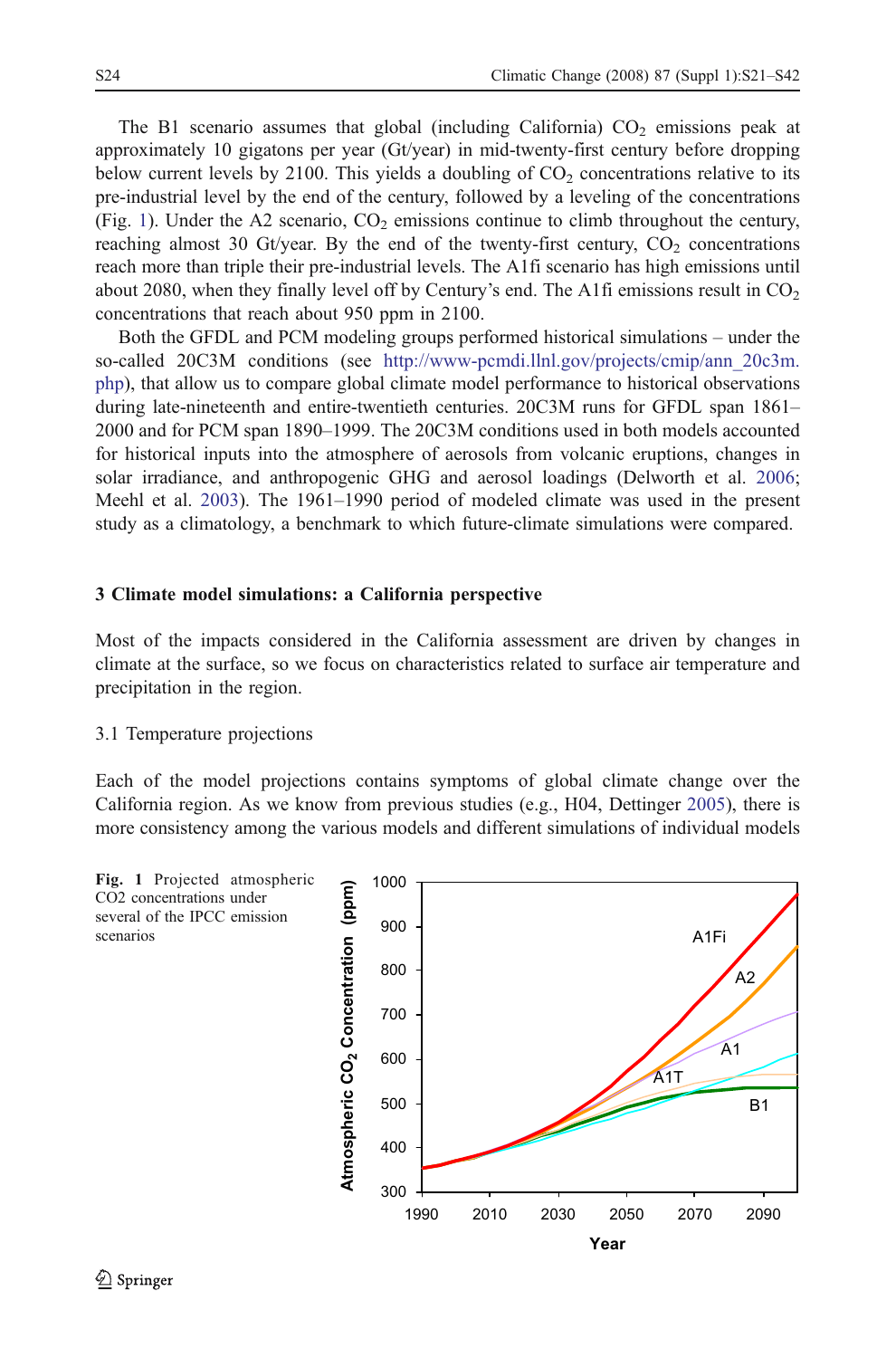<span id="page-4-0"></span>in the changes of some elements, such as temperature, than others, such as precipitation. Due to differences in the two models' parameterizations, sensitivities and responses to greenhouse gases and other forcings, there are substantial differences between the projections by the two models. PCM has relatively low sensitivity of global and regional temperature to GHG forcing and the GFDL model has a relatively high sensitivity, compared to the larger set of IPCC global climate models (Cayan et al. [2006\)](#page-20-0). There also are significant differences between the two GHG emission scenarios that grow over time, an aspect of this problem that has been emphasized in previous studies (Houghton et al. [2001](#page-20-0), H04.) and that is again an important theme in the present results. Northern California temperature warms significantly between 2000 and 2100, with trends ranging from approximately 1.5°C in the lower emissions B1 scenario within the less responsive PCM model to 4.5°C in the higher emissions A2 scenario within the more responsive GFDL model (see Tables 1 and [2\)](#page-5-0). Temperature changes occur rather steadily through the twentyfirst century, with annual temperature increases in Northern California reaching 1.5 and  $0.5^{\circ}$ C, respectively in the GFDL A2 simulation and the PCM B1 simulation as an average over 2005–2034. These same model projections reach a warming of 2.3 and 1.3°C as an average over 2035–2064; by mid-century the differences in GHG loading between the emissions scenarios begin to distinguish themselves. To put this warming into perspective, the projected Northern California temperature increase by the end of the twenty-first century (averaged over 2070–2099) for the B1 simulation is slightly larger than the differences in annual mean temperature between Monterey, a cool central California coastal location and Salinas, a warmer location approximately 15 km inland. For the A2 simulation, the warming by the end of the century is somewhat larger than the annual temperature difference between San Francisco, a cool coastal location and San Jose, a warm interior valley to the southeast sheltered from the ocean by the coast range. The present-day difference in annual mean temperatures between Monterey (18.5°C) and Salinas (19.9°C) is 1.4°C and the difference between San Francisco Mission Delores (17.6°C) and San Jose (21.7°C) is 4.1°C.

In both models, beyond the first three decades of the twenty-first century (Tables 1 and [2](#page-5-0)), warming is greater under the higher emission A2 scenario than under the lower emission B1

| NOCAL                         |                   |      |                      |          |                |                 |                      |           |      |                               |                  |             |                |            |
|-------------------------------|-------------------|------|----------------------|----------|----------------|-----------------|----------------------|-----------|------|-------------------------------|------------------|-------------|----------------|------------|
|                               |                   |      | $2005 - 2034$ change |          |                |                 | $2035 - 2064$ change |           |      |                               | 2070–2099 change |             |                |            |
|                               | Mean<br>1961-1990 |      | <b>GFDL</b>          |          | <b>PCM</b>     | <b>GFDL</b>     |                      |           |      | <b>PCM</b>                    |                  | <b>GFDL</b> |                | <b>PCM</b> |
|                               | GFDL PCM A2       |      |                      | B1       | A <sub>2</sub> | B1              | A2                   | B1        | A2   | B1                            | A <sub>2</sub>   | B1          | A <sub>2</sub> | B1         |
| Annual $^{\circ}$ C           | 9.3               | 8.0  | 1.5                  | 14       | 0.5            |                 | $0.5$ 2.3 2.2        |           | 13   | .8                            | 4.5              | 2.7         | 2.6            | 1.5        |
| Summer $\rm{^{\circ}C}$ (JJA) | 21.5              | 17.9 | 2.1                  | 1.7      | 0.9            | $0.6 \quad 3.4$ |                      | 2.6       | 1.7  | 11                            | 6.4              | 3.7         | 3.3            | 1.6        |
| Winter $\rm{^{\circ}C}$ (DJF) | $-0.46$           | 0.08 | 1.4                  | 1.3      | 0.1            | 0.7             | 17                   | 2.1       | 0.9  | 2.4                           | 3.4              | 23          | 23             | 1.7        |
| Annual $mm\%$                 | 1.098             | 750  | $+0.3$ $+2$          |          | $-0.4$ +7      |                 | $-3$                 | $-2$      | $-2$ | $+3$                          | $-18 - 9$        |             | $-2$           | $\Omega$   |
| Summer mm/% (JJA)             | 14                | 14   | $-29$                | $-6$     | $+28$          |                 | $+44$ $-67$ $-13$    |           |      | $+35$ $-18$ $-68$ $-43$ $-30$ |                  |             |                | $-4$       |
| Winter $mm\%$ (DJF)           | 649               | 386  | $-1$                 | $+13 -5$ |                | $+13 +6$        |                      | $-0.1 -5$ |      | $-2$                          | $-9$             | -6          | $+4$           | $+4$       |

Table 1 Temperature and precipitation changes, GFDL and PCM B1 and A2 simulations, Northern California

Temperature units are °C, precipitation in mm. Mean values are provided for historical (1961–1990) period, and changes between successive 30 year periods are shown in subsequent columns for the models/emission scenarios, as indicated. Units are °C for temperature means and changes, mm for precipitation means, and % for precipitation changes.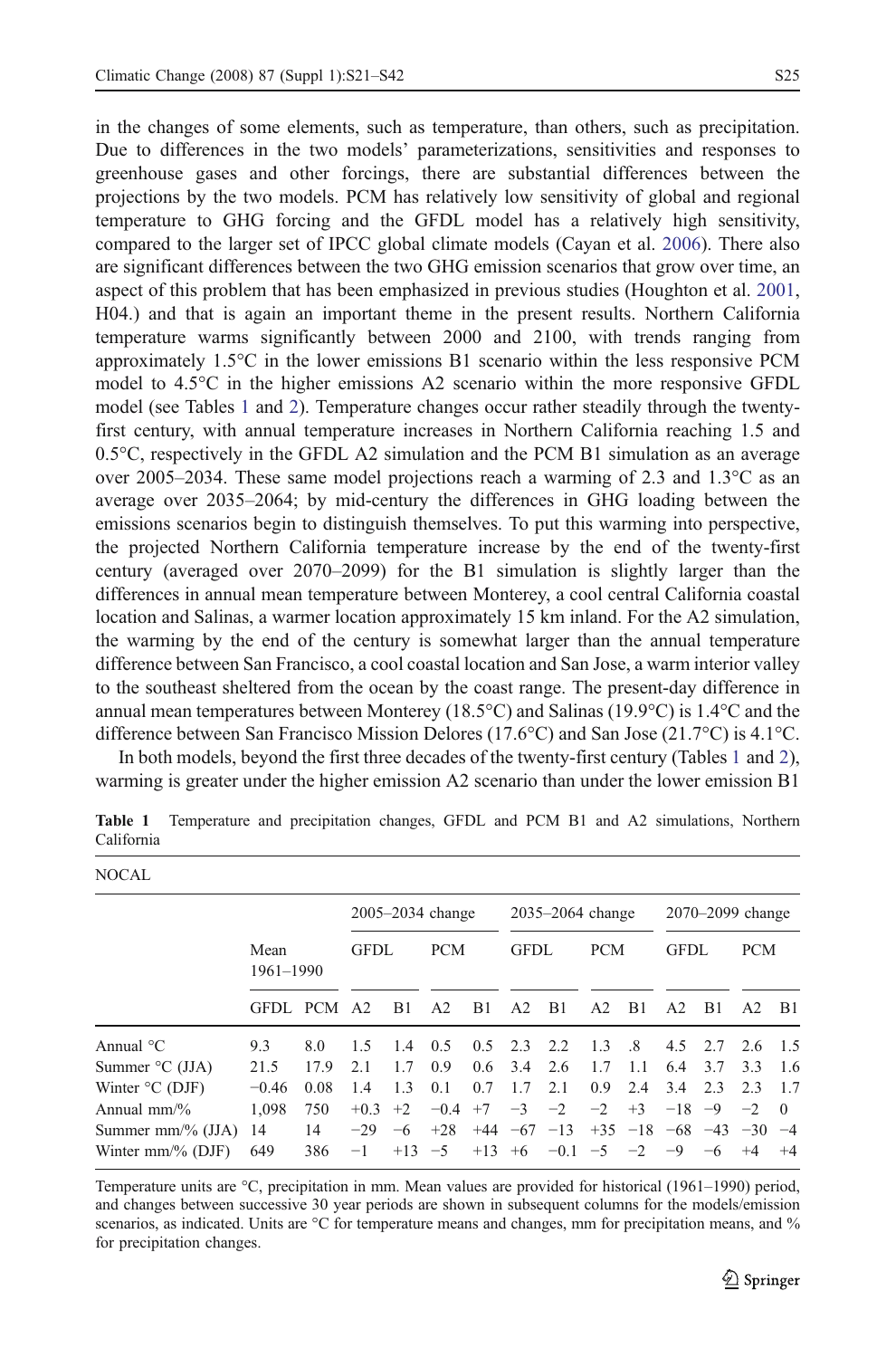$SOCAT$ 

| ----                          |           |      |                      |                       |                 |                      |                |      |                  |               |                |                                                  |                |        |
|-------------------------------|-----------|------|----------------------|-----------------------|-----------------|----------------------|----------------|------|------------------|---------------|----------------|--------------------------------------------------|----------------|--------|
|                               |           |      | $2005 - 2034$ change |                       |                 | $2035 - 2064$ change |                |      | 2070–2099 change |               |                |                                                  |                |        |
|                               | 1961-2000 |      | <b>GFDL</b>          |                       | <b>PCM</b>      |                      | <b>GFDL</b>    |      | <b>PCM</b>       |               | <b>GFDL</b>    |                                                  | <b>PCM</b>     |        |
|                               | GFDL PCM  |      | A2                   | B1                    | $A2$ B1         |                      | A <sub>2</sub> | B1   | A2               | B1            | A <sub>2</sub> | B1                                               | A <sub>2</sub> | - B1   |
| Annual $^{\circ}$ C           | 12.2      | 14.3 | 13                   | 13                    |                 | $0.5 \t0.6 \t2.3$    |                | 2.1  | 12               | 0.8           | 4.4            | 2.7 2.5                                          |                | - 16   |
| Summer $\rm{^{\circ}C}$ (JJA) | 23.2      | 23.4 | 17                   | 1.6                   |                 | $0.4 \quad 0.5$      | 3.1            | 23   | 13               | 0.8           | 5.3            | 3.2                                              | 2.6            | - 15   |
| Winter $\rm{^{\circ}C}$ (DJF) | 2.4       | 5.4  | 1.0                  | 1.0                   | $0.2 \quad 0.7$ |                      | 17             | 16   | 1 O              | $0.6^{\circ}$ | 3.3            | 2.0                                              | 2.4            | -1.6   |
| Annual $mm\%$                 | 537       | 342  | -6                   | $-2$                  | $+7$            |                      | $+18$ $-2$     |      | $-11$ +7         |               |                | $-2$ $-26$ $-22$ $+8$                            |                | $+7$   |
| Summer mm/% $(JJA)$ 7         |           | 5    | $+49$                | $-13$                 |                 |                      |                |      |                  |               |                | $-7$ +6 $-60$ $-50$ +35 +33 $-44$ $-63$ $-11$ +2 |                |        |
| Winter $mm\%$ (DJF)           | 320       | 187  |                      | $-0.7$ +0.8 +1 +32 +9 |                 |                      |                | $-9$ | $+6$             |               |                | $-6$ $-2$ $-26$ $+8$                             |                | $-0.8$ |
|                               |           |      |                      |                       |                 |                      |                |      |                  |               |                |                                                  |                |        |

<span id="page-5-0"></span>Table 2 Temperature and precipitation changes, GFDL and PCM B1 and A2 simulations, Southern California

Temperature units are °C, precipitation in mm. Mean values are provided for historical (1961–1990) period, and changes between successive 30 year periods are shown in subsequent columns for the models/emission scenarios, as indicated. Units are °C for temperature means and changes, mm for precipitation means, and % for precipitation changes.

scenario. The warming during the twenty-first century is approximately linear in each of the model runs, although there are substantial year to year variations in temperature associated with the normal climate variations on a variety of time scales. Additionally, projected warming in the A1fi simulations by PCM (H04) were greater than those in the A2 simulations examined here, yielding 3.8°C warming in A1Fi (Tables [1](#page-4-0) and 2 of H04) compared to  $2.7^{\circ}$ C warming in A2, as shown in Tables [1](#page-4-0) and 2. This additional A1fi warming is roughly proportionate to the greater GHG concentrations by end of century in this more extreme scenario.

Three of the simulations (all except the PCM B1 projection) yield more warming in summer than in winter, as shown for a northern California location in Fig. [2](#page-6-0). In the high emission A2 projections for northern California, mean temperatures increase by the end of the twenty-first century by 2.6 and  $5.3^{\circ}$ C in summer and  $2.4$  and  $3.3^{\circ}$ C in winter, in the PCM and GFDL models respectively. Inspection of larger scale patterns of the model simulations indicates that the accentuation of warming in summer is common to all continental areas, and may be affected by earlier and greater drying of continental land surfaces (Gershunov and Douville [2007\)](#page-20-0). If the projected summer amplification of warming occurs, it has important implications for impacts such as ecosystems, agriculture, water and energy demand, and the occurrence of heat waves, which can have consequences for public health and the economy.

In the 30 years from  $2005-2034$ , warming – even in PCM under B1 – amounts to more than 0.5°C in winter and summer. Already, this near-term warming is sufficient to reduce (increase) substantially the number of cold (warm) days in summer and winter, effectively eliminating summers that fall into the cool third of the temperature distribution in the GFDL projections (Fig. [3\)](#page-6-0). By the 30 years from 2070–2099, under all the scenarios considered here (including A1fi from H04,) northern California summer temperatures increase in GFDL projections by 6.4°C under A2 and 3.6°C under B1. In the last parts of the twentyfirst century, counts of northern California seasonal temperatures falling below the lower historical tercile and above the upper tercile reveals a remarkable change (Fig. [3\)](#page-6-0). By 2070– 2099, in all of the model runs (except PCM B1), seasonal mean temperatures in the lower third of the historical distribution have been eliminated, and in the PM B1 projection, no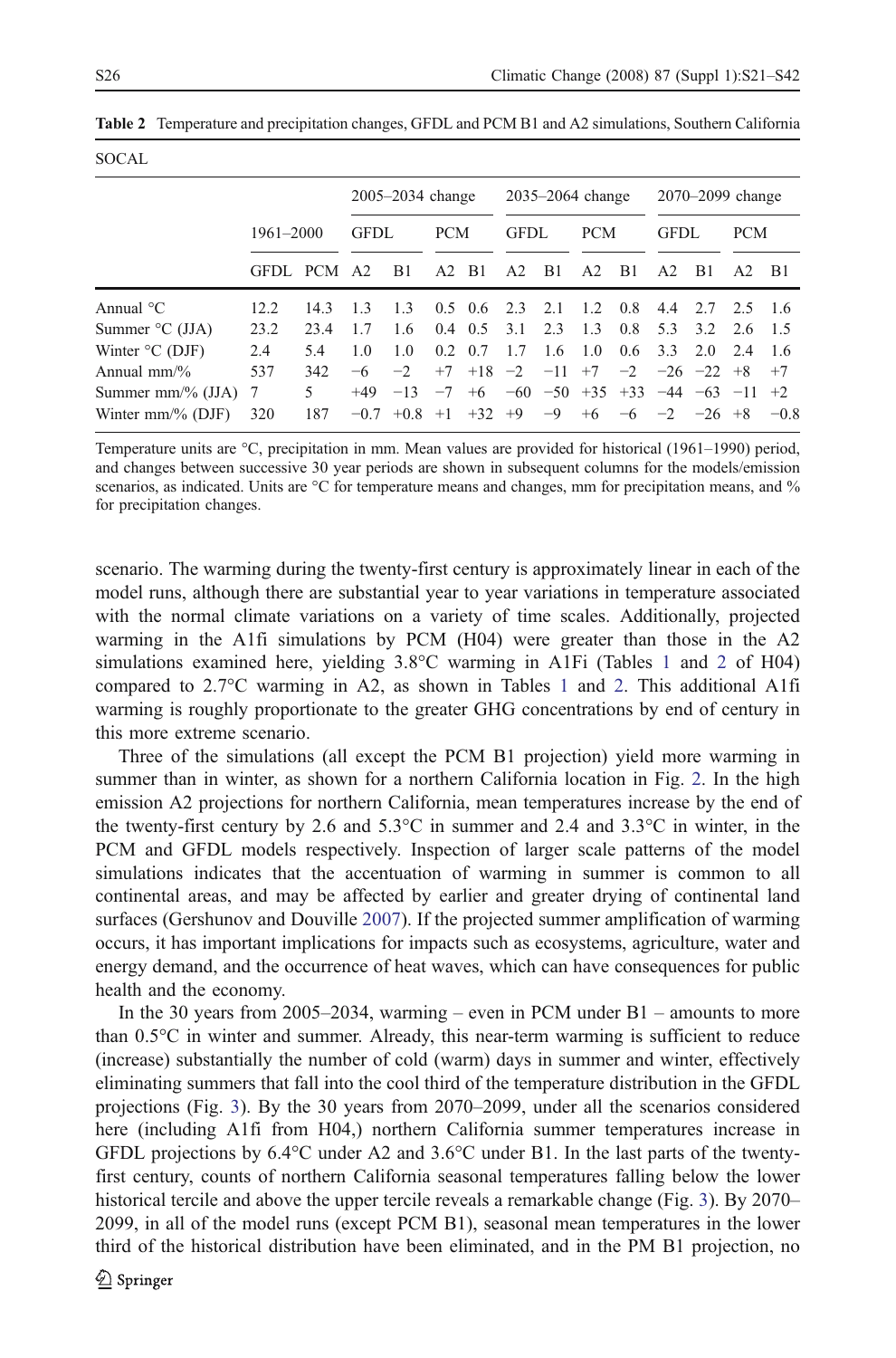<span id="page-6-0"></span>

more than two winters and one summer fall into the lowest third in any decade. Also, the warming greatly reduces the number of seasonal temperatures in the climatological normal category (between the lower and upper terciles) at the expense of large, almost unanimous, increases into the warmest third of the distribution.

The shift in the distribution of seasonal temperatures is mirrored by a similar shift in daily temperatures. The occurrence of extremely warm daily mean temperatures, exceeding the 99.9 percentile of their historical distributions for the June–September summer months, tallied for the PCM and GFDL A2 simulations (Table [3](#page-7-0), upper), increases to 50–500 times their historical frequency by 2070–2099. Conversely, the incidence of even moderately cool daily mean winter temperatures decreases markedly (Table [3](#page-7-0), lower).

As might be expected from the large thermal capacity of the ocean relative to land, the air temperature change just above the sea surface along the California coast is less than that above the adjacent land surface. This change, which represents an enhancement of the present-day coast-inland temperature gradient, is illustrated in Fig. [4,](#page-7-0) showing the air temperature warming (2070–2099 vs. 1961–1990) in summer (June–August) in A2 simulations by GFDL and PCM in grid points from the PCM and GFDL models,

Fig. 3 Occurrence of seasonal temperatures falling into coolest (blue) and warmest (red) thirds of their historical (1961– 1990) distribution for PCM and GFDL simulations, under A2 and B1 emission scenarios. Values plotted are counts in 10-year moving windows with the bars centered in each window



 $\mathcal{Q}$  Springer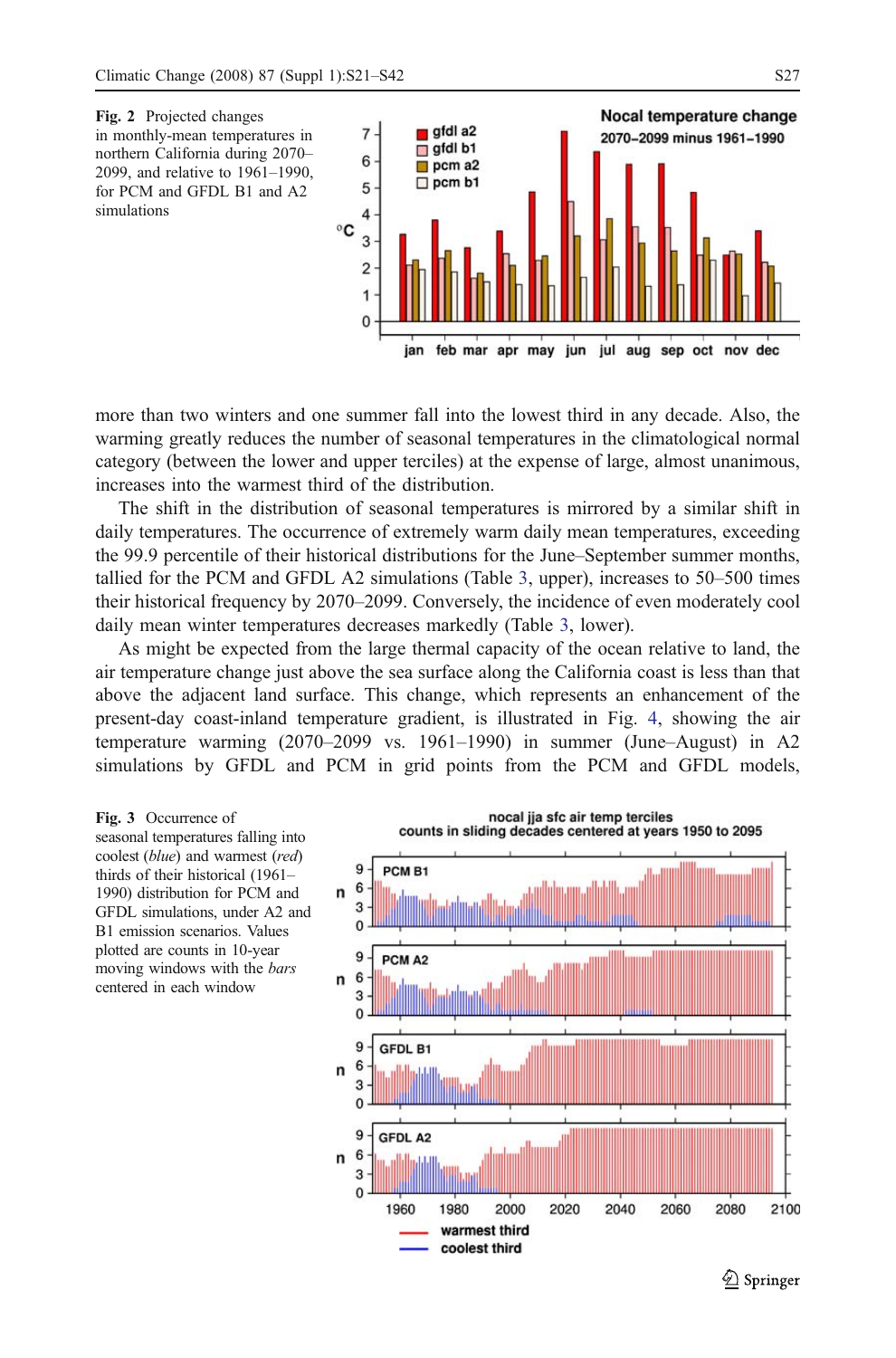|               | No Cal     |                |                | So Cal |            |    |                |     |  |  |
|---------------|------------|----------------|----------------|--------|------------|----|----------------|-----|--|--|
|               | <b>PCM</b> |                | <b>GFDL</b>    |        | <b>PCM</b> |    | <b>GFDL</b>    |     |  |  |
|               | B1         | A <sub>2</sub> | B1             | A2     | B1         | A2 | B1             | A2  |  |  |
| $1961 - 1990$ | 4          | 4              | $\overline{4}$ | 4      | 4          | 4  | $\overline{4}$ | 4   |  |  |
| 2005-2034     | 15         | 39             | 53             | 111    | 7          | 13 | 13             | 10  |  |  |
| 2035-2064     | 43         | 80             | 165            | 227    | 8          | 18 | 27             | 39  |  |  |
| 2070-2099     | 56         | 258            | 210            | 856    | 24         | 59 | 52             | 228 |  |  |

<span id="page-7-0"></span>Table 3 Daily extreme (99.9th % ile) temperature occurrences June–September

respectively, traversing a swath from coastal ocean to land across southern California. The warming of surface air increases markedly, increasing from 1.8 to 3.2°C in PCM and from 2.3 to 5.5°C in GFDL. Results are very similar in an analogous ocean-land transect traversing central California.

#### 3.2 Precipitation projections

The Mediterranean seasonal precipitation regime in California is not projected to change noticeably. This is indicated by the monthly mean precipitation for the B1 and A2

Fig. 4 Change in June–August temperatures (2070–2099 minus 1961–1990) for PCM and GFDL A2 simulations along a transect of model locations (shown in inset) from the offshore ocean and to interior land in Southern California. In both models, grid "squares" 1–4 are comprised entirely of ocean surface, grid squares 6 and 7 are comprised entirely of land surface, and grid square 5 is partly land and mostly ocean surface

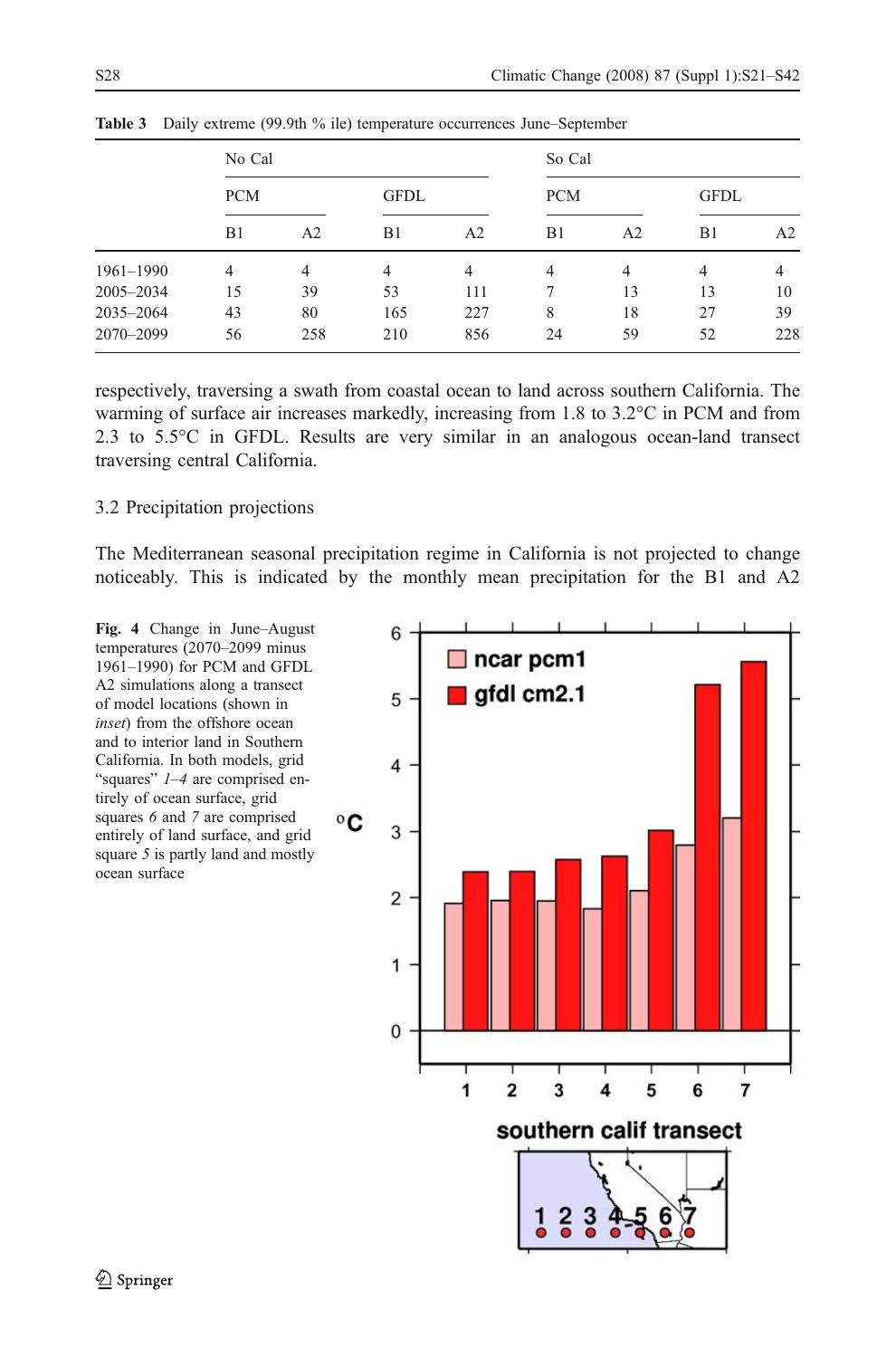simulations from PCM and GFDL over northern California, southern central California, and southern California in Fig. 5. In all simulations, most precipitation over northern California and southern central California continues to occur in winter. In the PCM historical and climate change simulations, climatological precipitation in southern California exhibits a fall peak (notably in the southern part of the state as shown in "southern California" on the bottom panels of Fig. 5), which is not in agreement with the strong winter season Mediterranean precipitation regime observed there. Summer precipitation changes only incrementally, and actually decreases in some of the simulations, so there is no simulated consensus of a stronger thunderstorm activity.

The projections from both models were characterized by relatively modest trends in mean precipitation during the 2000–2100 period (Tables [1](#page-4-0) and [2\)](#page-5-0). In Northern California, by end of century, projected precipitation increases slightly or does not change in one model (PCM), and decreases by 10–20% in the other model (GFDL). Analysis of California precipitation changes produced under B1 and A2 emissions scenarios in 11 global climate models by Maurer ([2007\)](#page-21-0) also finds only modest changes in annual precipitation, but with some increases in precipitation in winter months and decreases in spring months; our analyses of the larger set of IPCC model runs has hints of these seasonal tendencies, but only marginally. The small annual precipitation changes are consistent with the fact that although, in general, under global warming, global rates of precipitation are projected to increase, these increases tend to be geographically focused in the tropics and higher latitude extra-tropics. In most current projections of global warming, subtropical and lower middle latitude regions exhibit little change in precipitation and in some cases become drier.

Although little change (often in the form of small decreases) in northern Californian precipitation is projected during the twenty-first century, there is a modest tendency for increases in the numbers and magnitudes of large precipitation events. This increase is



Fig. 5 Historical (1961–1990, *left*) observed and simulated precipitation, and projected (2070–2099, *right*) average monthly precipitation, Northern California, south Central California, and Southern California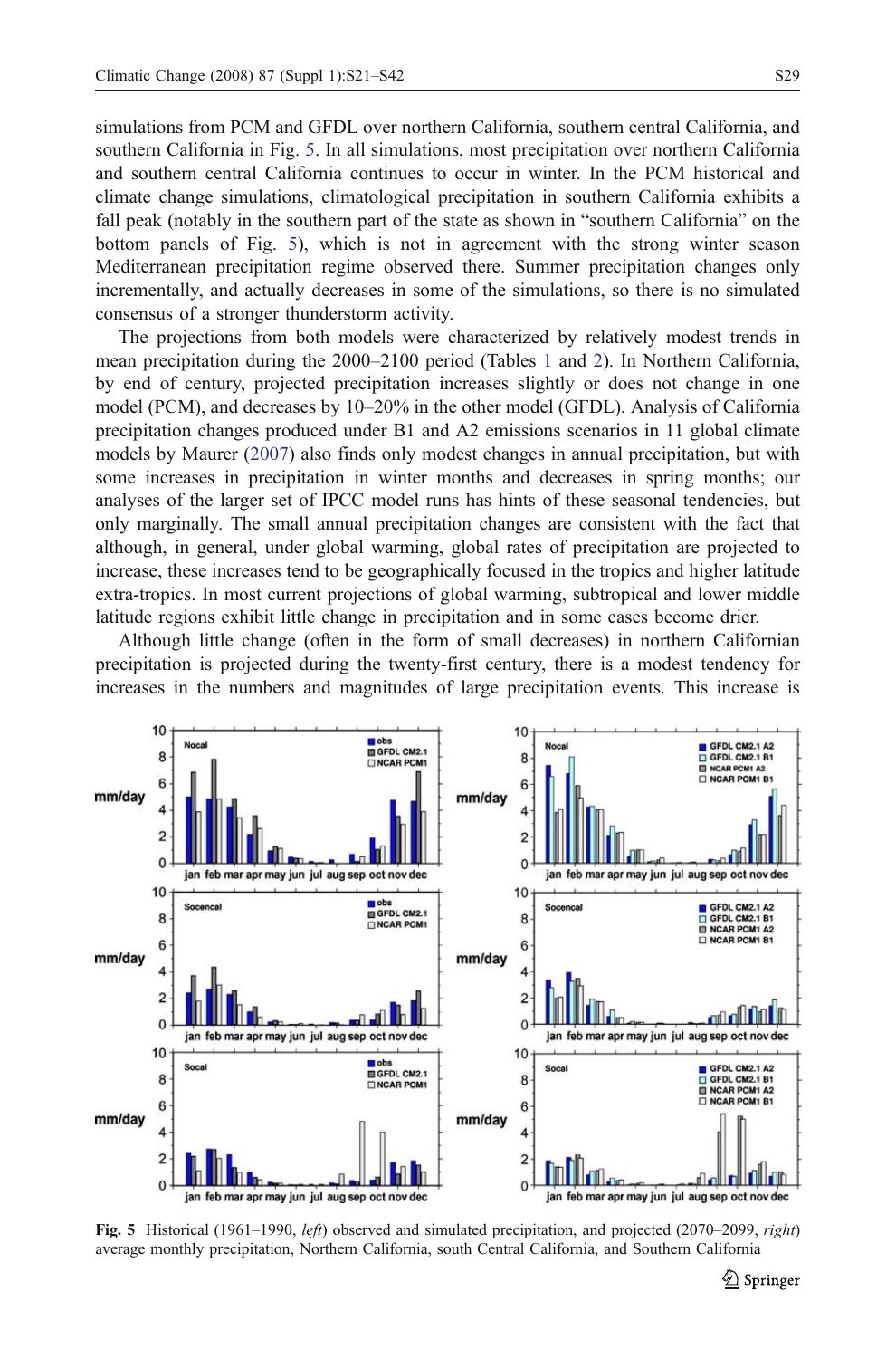|               | No Cal     |           |             |           | So Cal     |           |             |           |  |  |  |  |
|---------------|------------|-----------|-------------|-----------|------------|-----------|-------------|-----------|--|--|--|--|
|               | <b>PCM</b> |           | <b>GFDL</b> |           | <b>PCM</b> |           | <b>GFDL</b> |           |  |  |  |  |
|               | $99\%$ ile | 99.9% ile | $99\%$ ile  | 99.9% ile | $99\%$ ile | 99.9% ile | $99\%$ ile  | 99.9% ile |  |  |  |  |
| $1961 - 1990$ | 111        | 12        | 111         | 12        | 111        | 12        | 111         | 12        |  |  |  |  |
| 2005-2034     | 117        | 8         | 129         | 19        | 129        | 19        | 93          | 12        |  |  |  |  |
| 2035-2064     | 129        | 14        | 130         | 40        | 130        | 40        | 129         | 7         |  |  |  |  |
| 2070-2099     | 161        | 25        | 127         | 30        | 127        | 30        | 98          | 10        |  |  |  |  |

Table 4 Daily extreme precipitation occurrences, PCM and GFDL A2 simulations

illustrated in Table 4 by the number of daily precipitation events falling into the 99.0 and 99.9 percentiles compared to the corresponding frequencies in the historical-period simulations from the same GCMs.

Similar to observations, precipitation in the projections exhibits considerable monthly to interdecadal variability. The anomalous atmospheric circulation patterns in the simulations that produce much of the precipitation variability are quite similar to those in nature. Winter season precipitation is mostly derived from North Pacific winter storms, as demonstrated by comparing the correlations between Northern California monthly precipitation and 500 HPa height (500 millibar height), mapped over the Pacific and western North America domain for the 1960–1991 and 2070–2099 periods from the A2 simulations of GFDL and PCM, to the correlation in observations (Fig. 6). The models also exhibit a significant El Nino/ Southern Oscillation signal from interannual sea surface temperature (SST) variations in the tropical NINO 3.4 region (Cayan et al. [2006\)](#page-20-0). These SST variations are teleconnected to anomalous storm activity in the North Pacific and western North America storm activity, with the warm (El Nino) phase favoring a wetter pattern in southern California and the

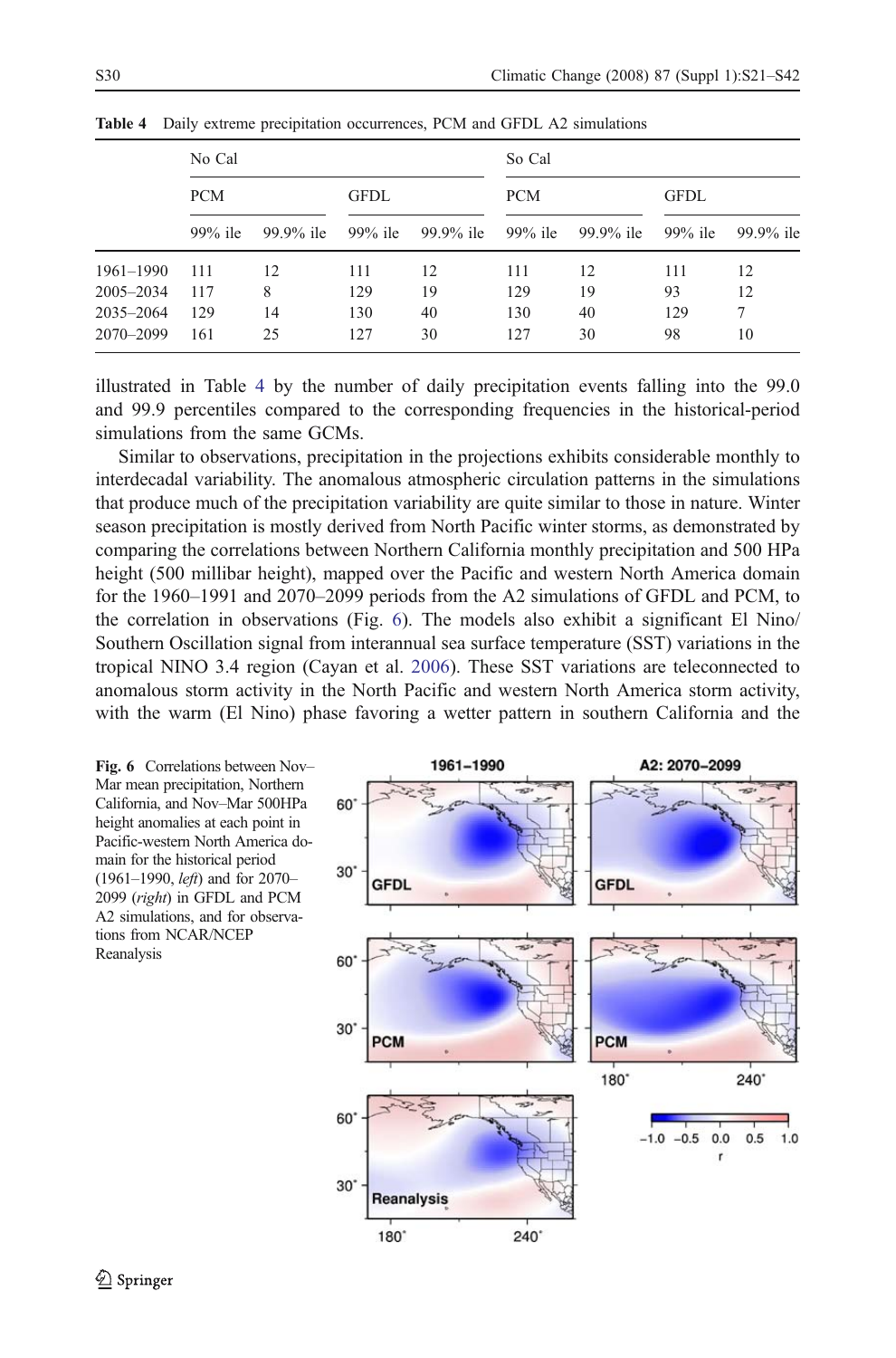Southwest and the cool (La Nina) phase favoring drier conditions there (e.g. Dettinger et al. [2001\)](#page-20-0). The models, to a fair degree, replicate this pattern, illustrated in Fig. 7. In the model projections of twenty-first century climate, the frequency of warm tropical events (El Niños) remains about the same as in the historical simulations, and model El Niño events continue to be related to anomalous precipitation patterns over California.

Simulated interannual-to-interdecadal variability of precipitation and temperature is prominent and inspection of plots of the temperature and precipitation data indicate that this variability does not change much from the historical period of the simulations to the climate change simulation of the twenty-first Century. This is evident from plots of ensembles of the same model and same scenario, simply run in perturbed fashion using different initial

Fig. 7 Correlation between Nino 3.4 SST and precipitation across the globe from simulations by GFDL (above) and PCM (middle), along with observations from NCEP/NCAR Reanalysis [\(http://www.cdc.noaa.gov/cdc/](http://www.cdc.noaa.gov/cdc/reanalysis/reanalysis.shtml) [reanalysis/reanalysis.shtml](http://www.cdc.noaa.gov/cdc/reanalysis/reanalysis.shtml); below) demonstrate strong connection between tropical Pacific ENSO fluctuations and extratropical precipitation

# Nino3.4 SST vs annual precip on global grid

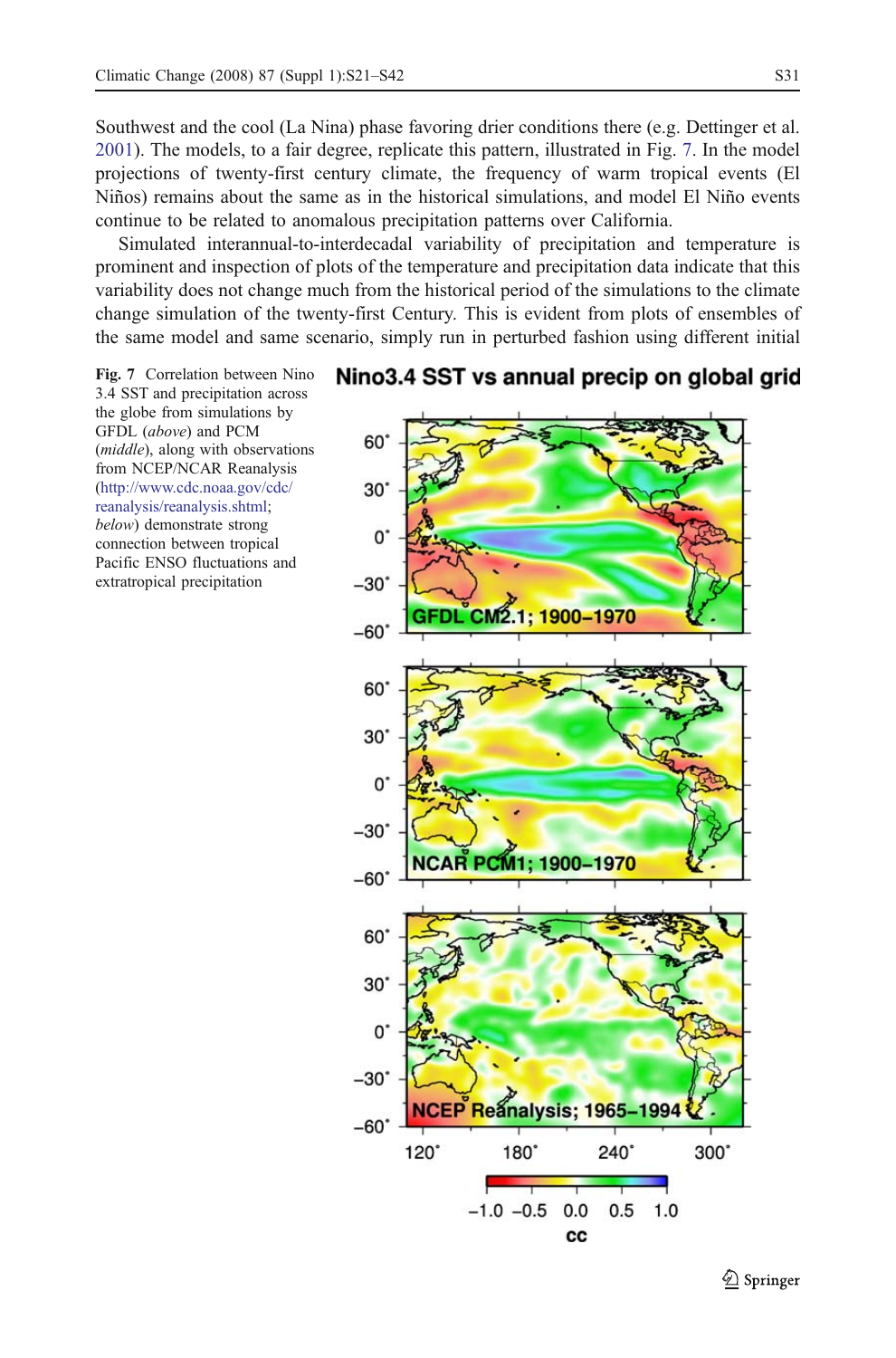conditions (Fig. 8). This non-trending, shorter period variability is important because large impacts are most likely to occur when secular changes are superimposed on (generally larger) short period variations to cause extreme phenomena such as floods, drought, and heat waves. An ensemble of simulations, accomplished by seeding the model simulations with differing initial conditions, for historical conditions and for a given GHG emission scenario, provides a measure of the internal variability of a particular climate model. The intra-scenario variability for the two models is fairly high, as seen in the set of historical and climate change simulations of annual precipitation in Fig. 8. Similar variability, albeit superimposed on a rising trend, are exhibited by a set of ensembles of winter and summer temperature from the PCM A2 simulation (not shown). The projected trends occur in the context of the seemingly unaltered occurrence of this (simulated) natural variability.



Fig. 8 Ensemble of Northern California precipitation projections from multiple simulations by GFDL (top) and PCM (bottom) models under historical and A2 conditions, with the specific runs analyzed herein highlighted

 $\mathcal{Q}$  Springer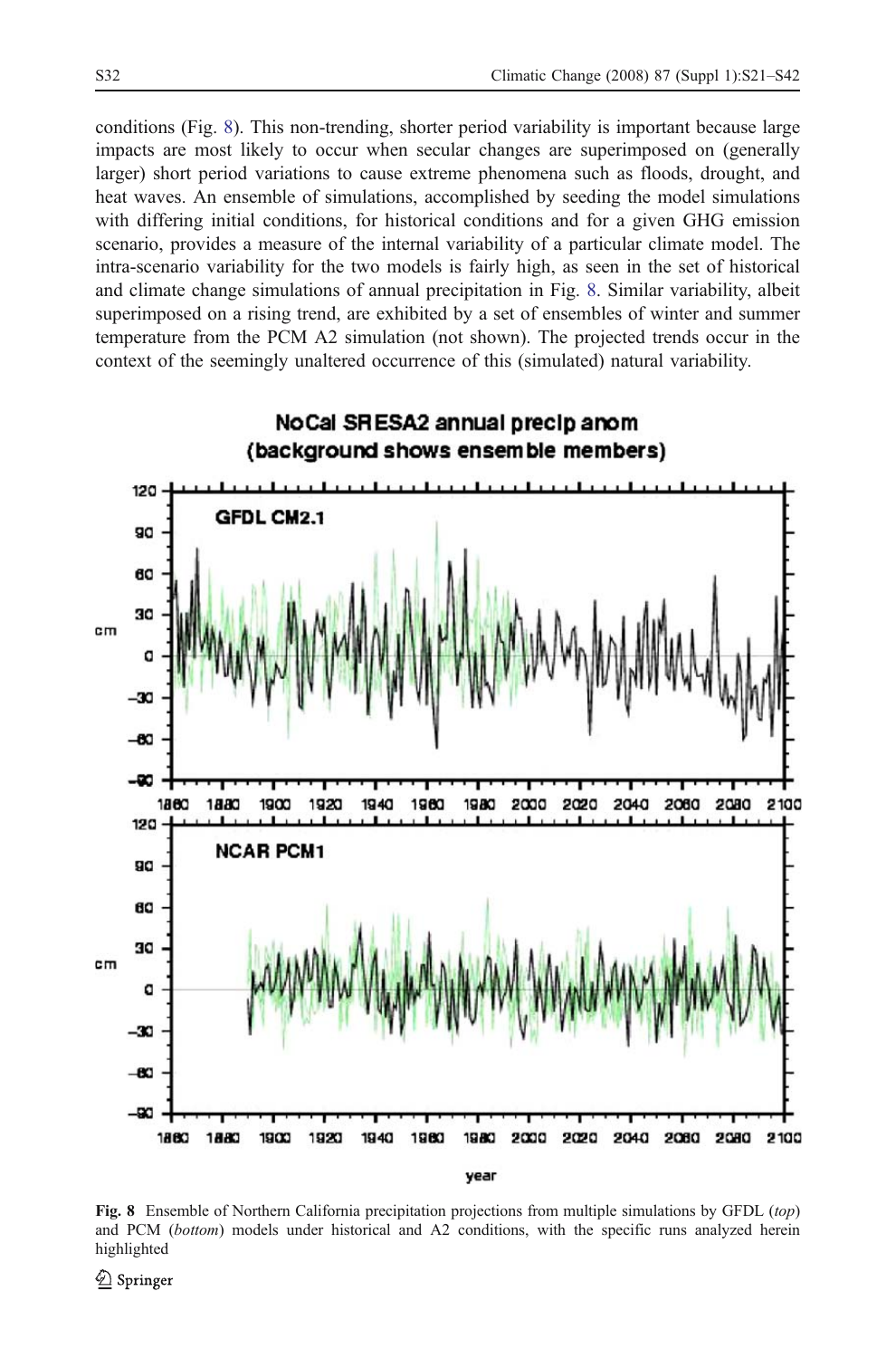<span id="page-12-0"></span>To put the two scenarios and the two GCMs that are the focus of this assessment into broader perspective, it is useful to compare them with projections of climate changes over California from the larger collection of simulations. Following an analysis by Dettinger [\(2005,](#page-20-0) [2006\)](#page-20-0), projection distributions were estimated for a much larger subset of the Fourth IPCC Assessment simulations, including 84 simulations from a total of 12 different climate models responding to three different emission scenarios: higher (A1b), middle-high (A2), and low (B1). This large ensemble of simulations describes a range of projected temperature anomalies in the 2070–2099 period, all positive, from relatively modest to quite large (e.g., from about  $+2$  to  $+7^{\circ}$ C). The distribution of precipitation totals includes both positive and negative anomalies that cluster with moderate change around present-day averages and with modest increases in the range of precipitation variability and differences within the ensemble, shown in Tables [1](#page-4-0) and [2](#page-5-0) and in univariate (Fig. 9) and joint (Fig. [10\)](#page-13-0) distributions of temperature and precipitation.

Throughout the 100 year simulation, Northern California conditions projected by PCM remain in the lower half of the temperature distributions, exhibiting a relatively modest degree of warming (Fig. [11\)](#page-13-0). The small changes experienced by PCM B1 and A2 are close to the center of the overall precipitation distributions. In contrast, Figs. 9 and [10](#page-13-0) shows that California temperatures projected by GFDL and HadCM3 (from H04) are in the warmer half of the overall temperature distributions. GFDL and HadCM3 projections of precipitation tend to be in the drier parts of the precipitation distributions. The projected precipitation changes are not correlated with the temperature changes overall, as shown by



changes in annual Temp NoCal

 $\mathcal{Q}$  Springer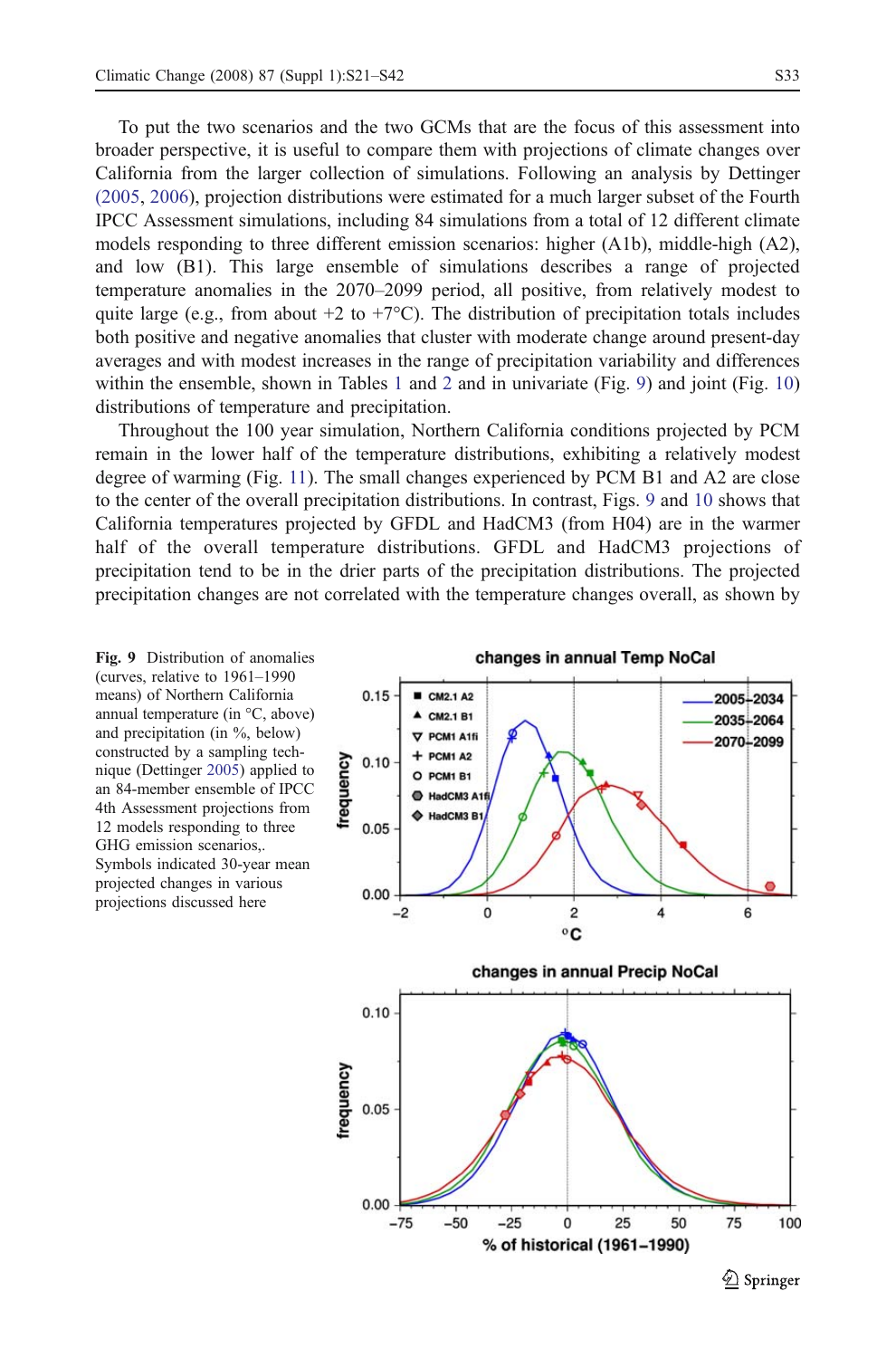<span id="page-13-0"></span>

the joint probability of temperature and precipitation changes in Fig. 10. If they were, then warming-moistening or warming-drying trends might be become systematic parts of the projection ensemble. If they were a feature of the IPCC4 projections, such combinations of trends would certainly influence the kinds of snowmelt and streamflow responses that follow. Because these combinations occur only randomly in the ensemble, projected precipitation changes (such as they are) and temperature changes are almost independent from model to model, and snowmelt processes must be assessed projection by projection.

#### 4 Reductions in snow accumulation

The selection of GCMs for this study required that they exhibit, on a broad spatial scale, seasonal patterns of simulated precipitation and temperature for the historic period that



Fig. 11 Time series of northern California temperature projections from 39 AR4 simulations with PCM (left) and GFDL (right), with the historical, B1 and A2 simulations analyzed here highlighted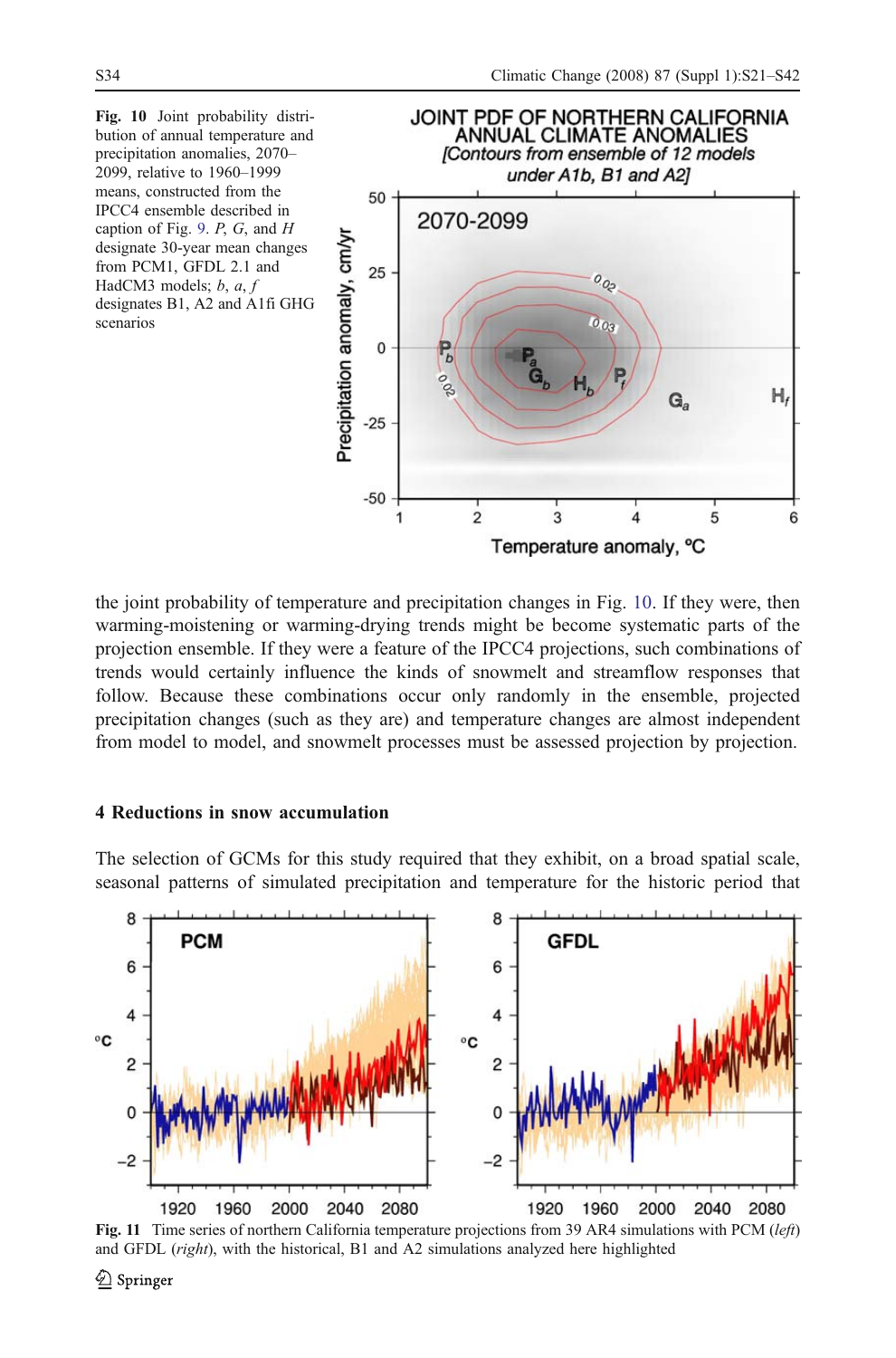resemble those in nature. However, many climate impacts arise from finer-grained phenomena, often influenced by topographic features, e.g., notably, the winter and spring snow accumulation in California, which occurs primarily in mountain catchments. Also, even the best models display biases on regional scales that are large enough that the impacts of climate change may be difficult to trace from large-scales to the scales of landscapes and watersheds.

To correct systematic bias in the models and to interpolate the climate changes to scales comparable with topography and landscape, in this study, we employed a statistical bias correction technique and downscaling technique originally developed by Wood et al. ([2002\)](#page-21-0) for using global model forecast output for long-range streamflow forecasting. This technique was later adopted to downscale GCM output for use in studies examining the hydrologic impacts of climate change (H04; Maurer and Duffy [2005](#page-21-0); Payne et al. [2004](#page-21-0); VanRheenen et al. [2004](#page-21-0)). This is an empirical statistical technique that maps GCM precipitation and temperature during a historical period (1950–1999 for this study) to the concurrent historical observed record, which for this study is taken to be a gridded National Climatic Data Center Cooperative Observer station data set (Maurer et al. [2002](#page-21-0)). This observed data set, developed at a spatial scale of 1/8° (about 7 mi or 12 km), was aggregated to a 2° latitude-longitude spatial resolution.

The combined bias correction/spatial downscaling method used in this study has been shown to compare favorably to different statistical and dynamic downscaling techniques (Wood et al. [2004\)](#page-21-0) in the context of hydrologic impact studies. For precipitation and temperature, cumulative distribution functions (CDFs) are built for each of 12 months for each of the 2° grid cells for both the gridded observations and each GCM (first interpolating raw GCM data onto a common 2° grid) for the historical period (1950–1999). GCM quantiles are then mapped onto the climatological CDF for the entire simulation period. For example, if precipitation at one grid point from the GCM has a value in January of 2050 equal to the median GCM value (for January) for 1950–1999, it is transformed to the median value of the January observations for 1950–1999. For temperature, the linear trend is removed prior to this bias correction step, and is replaced afterward, to avoid increasing sampling at the tails of the CDF as temperatures rise. Thus, the probability distributions of the observations are reproduced by the bias corrected climate model data for the overlapping historical period, while both the mean and variability of future climate can evolve according to GCM projections.

The GFDL model has a resolution (of the atmospheric component) of 2.5° longitude by 2.0° latitude (approximately  $137 \times 137$  mi ( $220 \times 220$  km) per grid cell), and the PCM uses a standard T42 resolution (approximately  $2.8^{\circ}$ , or  $155 \times 186$  mi ( $250 \times 300$  km) in California). The spatial scale of the GCMs is very large compared to the scale of interest for many impact studies. For example, the area of one GCM atmospheric grid cell (simulated essentially as one area of constant elevation and land surface condition) is more than 10 times as large as the entire American River basin upstream of Folsom Dam. The Wood et al. ([2002\)](#page-21-0) statistical method interpolates the bias corrected GCM anomalies, expressed as a scale factor (for precipitation) and shift (for temperature) relative to the climatological period at each 2° GCM grid cell to the centers of 1/8 degree grid cells over California. These factors are then applied to the 1/8 degree gridded historical precipitation and temperature (examples shown in H04 and Cayan et al. [2006](#page-20-0)).

To generate supplemental meteorological data that drives snow accumulation (such as radiative forcing, humidity, etc.) as well as to derive land surface hydrological variables consistent with the downscaled forcing data, the variable infiltration capacity (VIC) model (Liang et al. [1994](#page-20-0), [1996](#page-20-0)) was used. VIC is a macroscale, distributed, physically based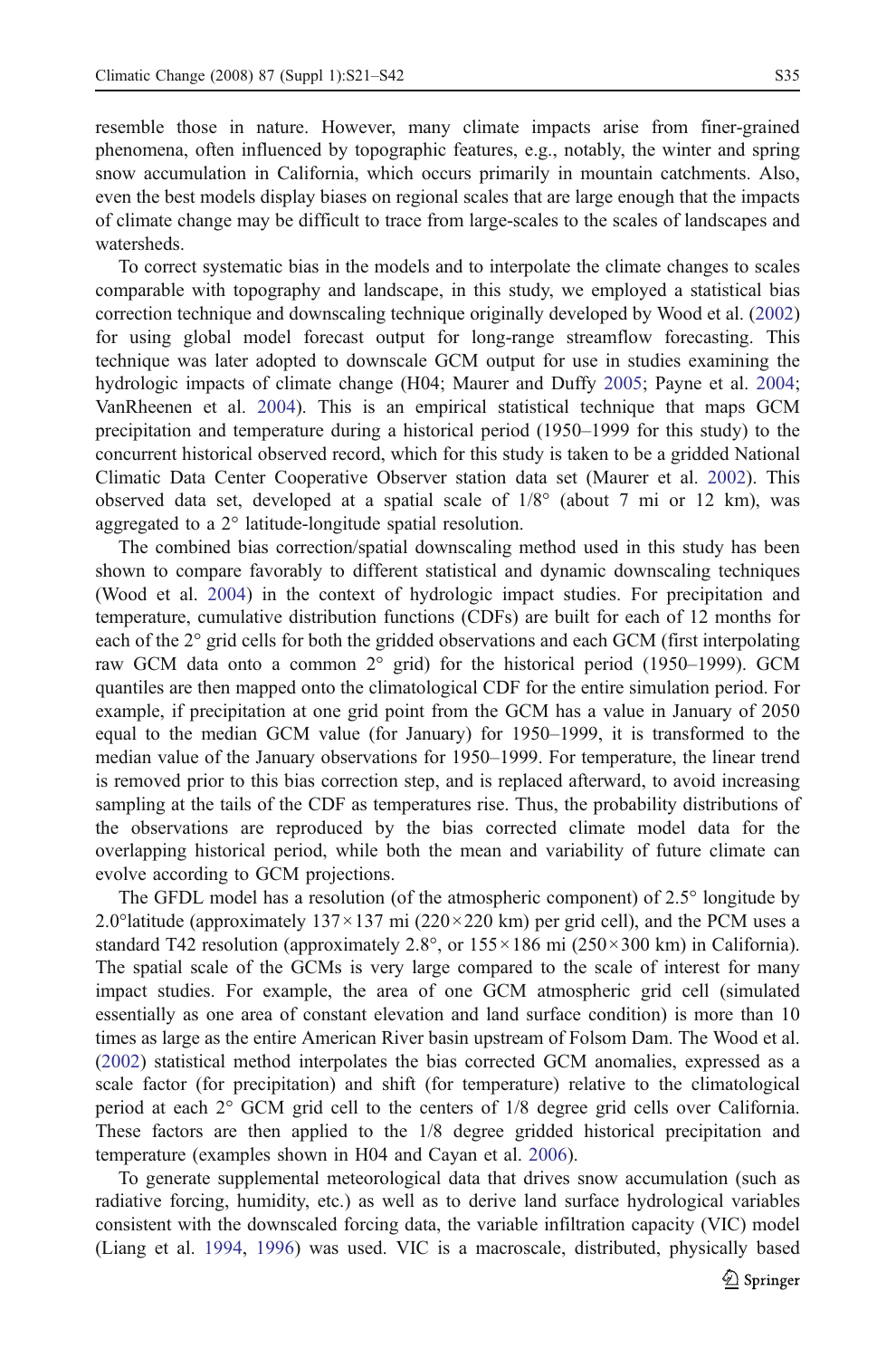hydrologic model that balances both surface energy and water over a grid mesh, and has been successfully applied at resolutions ranging from a fraction of a degree to several degrees latitude by longitude. The VIC model includes a "mosaic" land surface scheme, allowing a statistical representation of the sub-grid scale spatial variability in topography and vegetation/land cover. This is especially important when simulating the hydrologic response in complex terrain and in snow dominated regions. To account for subgrid variability in infiltration, the VIC model uses a scheme based on work by Zhao et al. ([1980\)](#page-21-0). The VIC model also features a nonlinear mechanism for simulating slow (baseflow) runoff response, and explicit treatment of a vegetation canopy on the surface energy balance. Following the simulation of the water and energy budgets by the VIC model, a second program is used to route the derived runoff through a defined river system to obtain streamflow at specified points. The algorithm used in this study, developed by Lohmann et al. [\(1996](#page-21-0)), has since its development been employed in all simulations of streamflow using output from the VIC model. The VIC model has been successfully applied in many settings, from global to river basin scale (Abdulla et al. [1996](#page-19-0); Maurer et al. [2001](#page-21-0); Maurer et al. [2002](#page-21-0); Nijssen et al. [1997;](#page-21-0) Nijssen et al. [2001\)](#page-21-0), as well as in several studies of hydrologic impacts of climate change (Christensen et al. [2004](#page-20-0); H04; Maurer and Duffy [2005;](#page-21-0) Payne et al. [2004](#page-21-0); Wood et al. [2004](#page-21-0)). For this study, the model was run at a 1/8 degree resolution (measuring about 150  $km^2$  per grid cell) over the entire California domain, including all land surface area between latitudes 32°N and 44°N and west of longitude 113°W. For deriving streamflows within the Sacramento-San Joaquin river basin the identical parameterization to VanRheenen et al. ([2004](#page-21-0)) was used.

Although precipitation changes little or only modestly during the period of the climate simulations, climate warming is projected to reduce snow accumulation in California (Lettenmaier and Gan [1990;](#page-20-0) Knowles and Cayan [2002](#page-20-0); Miller et al. [2003](#page-21-0)). This is because warming causes more of the precipitation to fall as rain and less as snow (Knowles et al. [2007\)](#page-20-0). Such changes in precipitation type (more rain and less snow) are indicated by substantial changes in daily temperature during days with precipitation, shown in Fig. [12](#page-16-0) for Northern California projections. Notably, minimum temperatures tend to be warmest during days with the heaviest precipitation. For each model and each emission scenario, all precipitation categories, including dry days, are warmer in 2070–2099 than the historical climatological distribution, with wetter days generally warming more than dry days.

During the historical period, snow accumulation has already exhibited losses of order 10% of April 1 snow water equivalent (SWE) across the western conterminous United States (Mote et al. [2005](#page-21-0)), and is expected to melt earlier as climate warming continues (Knowles and Cayan [2002](#page-20-0); Wood et al. [2004;](#page-21-0) Maurer and Duffy [2005\)](#page-21-0). Each of the climate simulations, when used as input to the VIC hydrologic model, yields substantial losses of spring snow accumulation over the Sierra Nevada. These losses become progressively larger as warming increases during the twenty-first century. The losses are also largest in projected responses to the simulated climates from the more sensitive model under the highest GHG emissions. As depicted in Table [5,](#page-16-0) and Figs. [13](#page-17-0) and [14,](#page-18-0) the losses (negative) or gains (positive) of April 1 snow water equivalent (SWE) in the San Joaquin, Sacramento and Trinity drainages, as percentages of (1961–1990) historical averages, range from +6 to −29% (for the 2005–2034 period), from −12 to −42% (for 2035–2064), and from −32 to −79% (for the 2070–2099 period). The GFDL model, with its greater temperature sensitivity to increased GHG concentrations, produces snowpack losses about twice as large as those produced by the PCM. Most but not all of this difference can be ascribed directly to the projected warmings; the remainder is mostly due to the declining precipitation totals that GFDL projects. For both models, snowpack losses are greatest in the warmer, more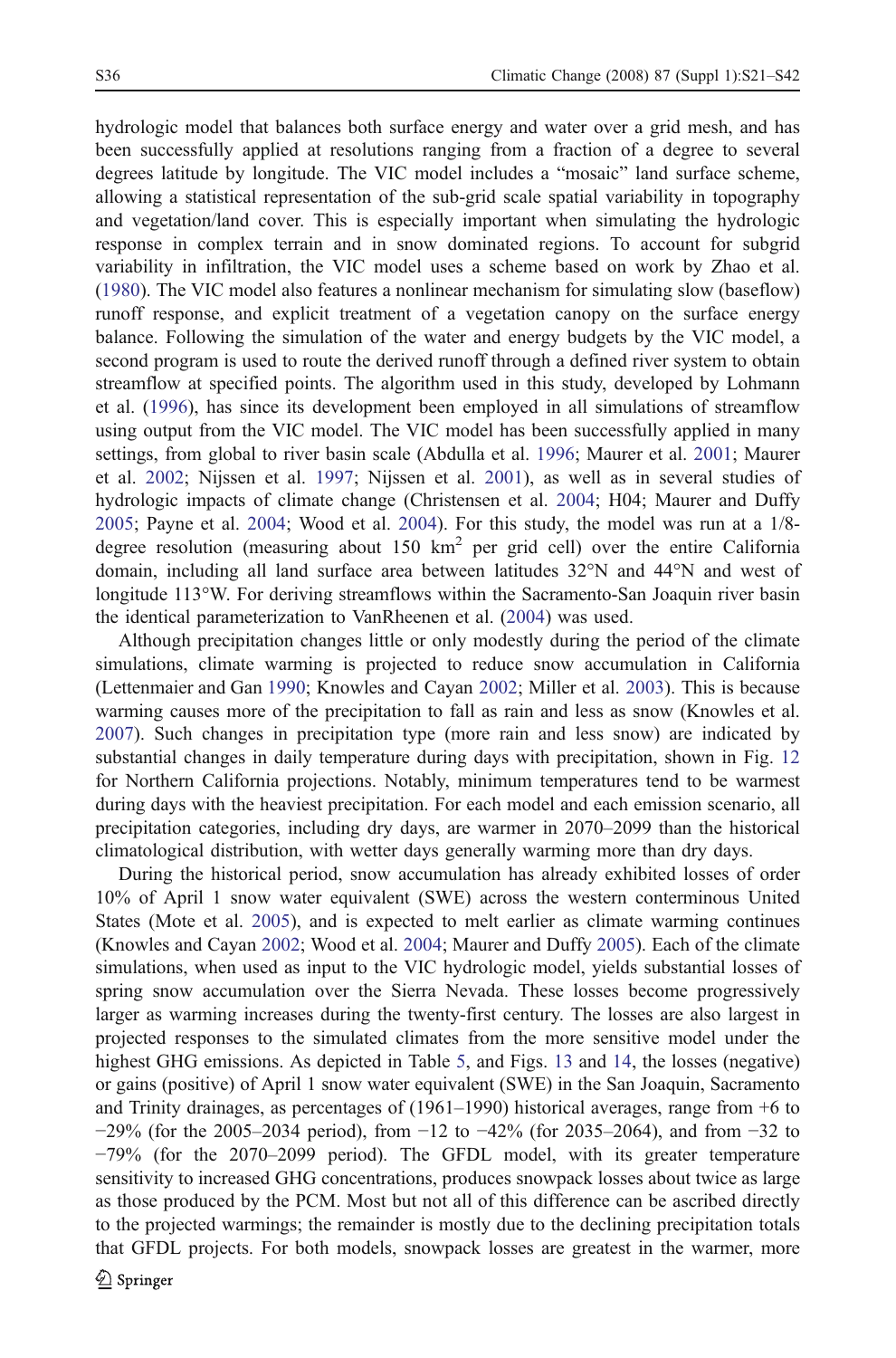<span id="page-16-0"></span>

Fig. 12 Distribution, binned by 1°C intervals (percentages of total counts in the range from −10 to +10°C), of daily northern California minimum temperatures (Tmin) for November-March 1961–1990 (blue) and 2070–2099 (orange) on days that are dry, and on days with precipitation, from GFDL A2 (left) and PCM B1 (right) simulations

Table 5 Change in April 1 snow water equivalent, San Joaquin, Sacramento, and parts of Trinity drainages from VIC hydrologic model

|                                |                                            | 2005-2034            |       |                       | 2035-2064      |                      |                |                       | 2070-2099                                                               |                      |                |                            |                |
|--------------------------------|--------------------------------------------|----------------------|-------|-----------------------|----------------|----------------------|----------------|-----------------------|-------------------------------------------------------------------------|----------------------|----------------|----------------------------|----------------|
|                                | Mean<br>1961-1990<br><b>PCM</b>            | Change<br>$(\%)$ PCM |       | Change<br>$(\%)$ GFDL |                | Change<br>$(\%)$ PCM |                | Change<br>$(\%)$ GFDL |                                                                         | Change<br>$(\%)$ PCM |                | Change<br>$(\%)$ GFDL      |                |
|                                |                                            | B1                   | A2    | B1                    | A <sub>2</sub> | B1                   | A <sub>2</sub> | B1                    | A <sub>2</sub>                                                          | B1                   | A <sub>2</sub> | B1                         | A <sub>2</sub> |
| $1.000 - 2.000$ m<br>elevation | $4.0 \text{ km}^3$<br>$(3.24 \text{ Maf})$ |                      |       |                       |                |                      |                |                       | $-13$ $-35$ $-20$ $-48$ $-26$ $-52$ $-68$ $-61$ $-60$ $-76$ $-75$ $-93$ |                      |                |                            |                |
| $2.000 - 3.000$ m<br>elevation | 6.5 $km^3$<br>$(5.27 \text{ Maf})$         |                      |       |                       |                |                      |                |                       | $+12$ $-09$ $-04$ $-33$ $-08$ $-21$ $-36$ $-32$ $-25$ $-34$ $-56$ $-79$ |                      |                |                            |                |
| $3.000 - 4.000$ m<br>elevation | 2.49 $km^3$<br>$(2.02 \text{ Maf})$        | $+19$                | $+01$ |                       |                |                      |                |                       | $+04$ $-13$ $-02$ $-05$ $-16$ $-11$                                     |                      |                | $-0.5$ $-0.2$ $-41$ $-5.5$ |                |
| All elevations                 | 13.0 $km^3$<br>$(10.54 \text{ Maf})$       |                      |       |                       |                |                      |                |                       | $+06$ -15 -07 -29 0.12 -27 -42 -37 -32 -41 -59 -79                      |                      |                |                            |                |

Similar computations for HadCM3 A1fi and B1 simulations and for PCM A1fi simulation are presented in Tables [1](#page-4-0) and [2](#page-5-0) of Hayhoe et al. [2004](#page-20-0). 1961–1990 mean snow water equivalent (SWE) given in km<sup>3</sup> and in million acre feet (MAF).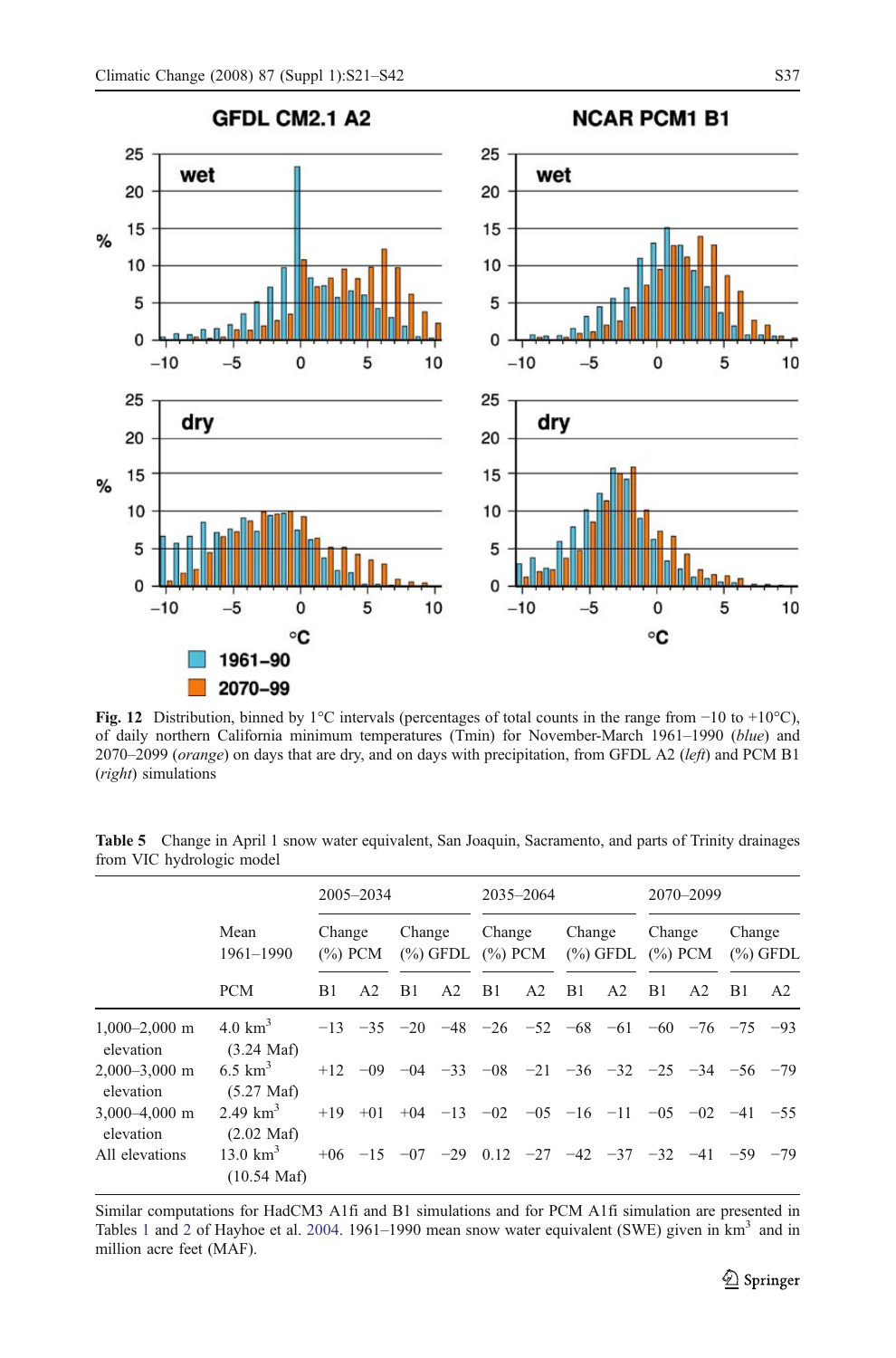<span id="page-17-0"></span>

GHG-emitting (A2) scenario. By 2070–2099, virtually no snow is left below 1,000 m under this scenario. In terms of water storage volume, snow losses have greatest impact in relatively warm low-middle and middle elevations between about 1,000 and 2,000 m, with losses of 60 to 93% and between about 2,000 and 3,000 m, with losses of 25 to 79%. Because the highest elevations in the Sierra Nevada tend to be in the southern part of the range, the largest reductions in snow accumulation occur in the central and northern parts of the range (Fig. [14\)](#page-18-0).

#### 5 Discussion and summary

A purposely diverse set of possible twenty-first century climates for California were investigated to provide the context and drivers for an evaluation of possible drivers and impacts in a variety of sectors. The first-order surface climate variables, temperature and precipitation – and some immediate implications for snowpacks and runoff in the State, were the focus of the present study. The projections analyzed were based strictly on simulations by global climate models. Although regional models will be needed to distribute climate over the complex landscape of California, the first-order climate changes tend to derive from the large, indeed global, scale responses to increasing GHGs, even when considered at the California scale.

These projections that were the focus of the current study are mostly from two state-ofthe-art global climate models forced (mostly) by two GHG emission scenarios. These projections are not "predictions," but rather represent purposely diverse examples from among the many plausible climates that may occur in the twenty-first century. Future GHG concentrations are uncertain because they depend on future social, political, and technological decisions, and thus the IPCC has produced four "families" of emission scenarios (Houghton et al. [2001\)](#page-20-0). To explore some of the range of futures expressed by the IPCC emissions scenarios, an A2 emissions scenario (with its medium-high emissions) and a B1 (low emissions) scenario were selected from the current IPCC Fourth climateassessment archives for evaluation. The global climate model simulations focused upon here were from the NCAR/DOE group's PCM1 model and GFDL's CM2.1

Among these and all other IPCC projections, temperatures are projected to rise significantly during the twenty-first century. To put these into a more complete inter-model, interscenario context, some of the analyses used a much broader set of IPCC 4th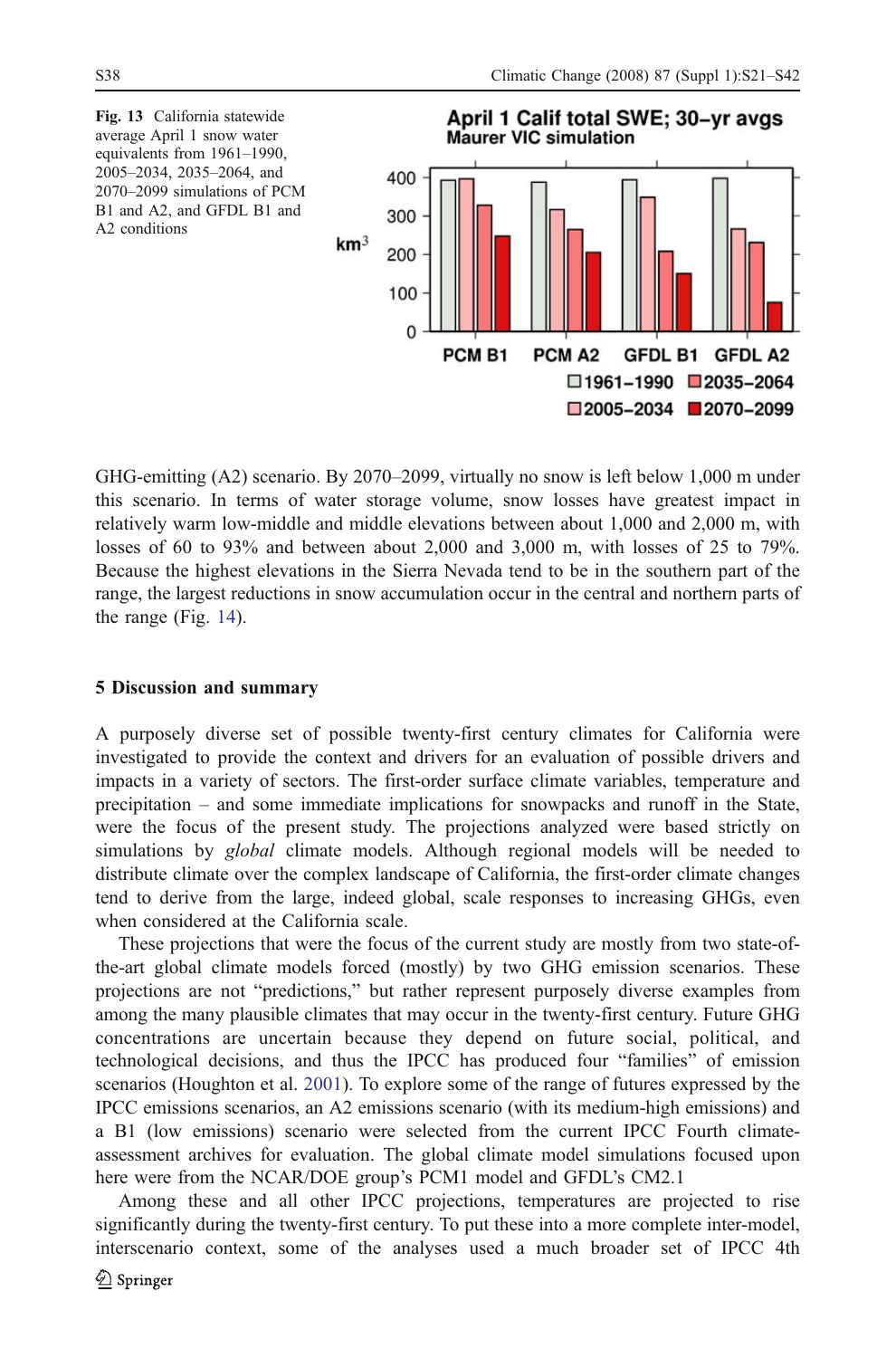<span id="page-18-0"></span>

Assessment Simulations, but future studies will need to consider this broader, probabilistic perspective more comprehensively.

The magnitude of projected warming varies from model to model, and, especially after the middle of the twenty-first century, from emission scenario to emission scenario.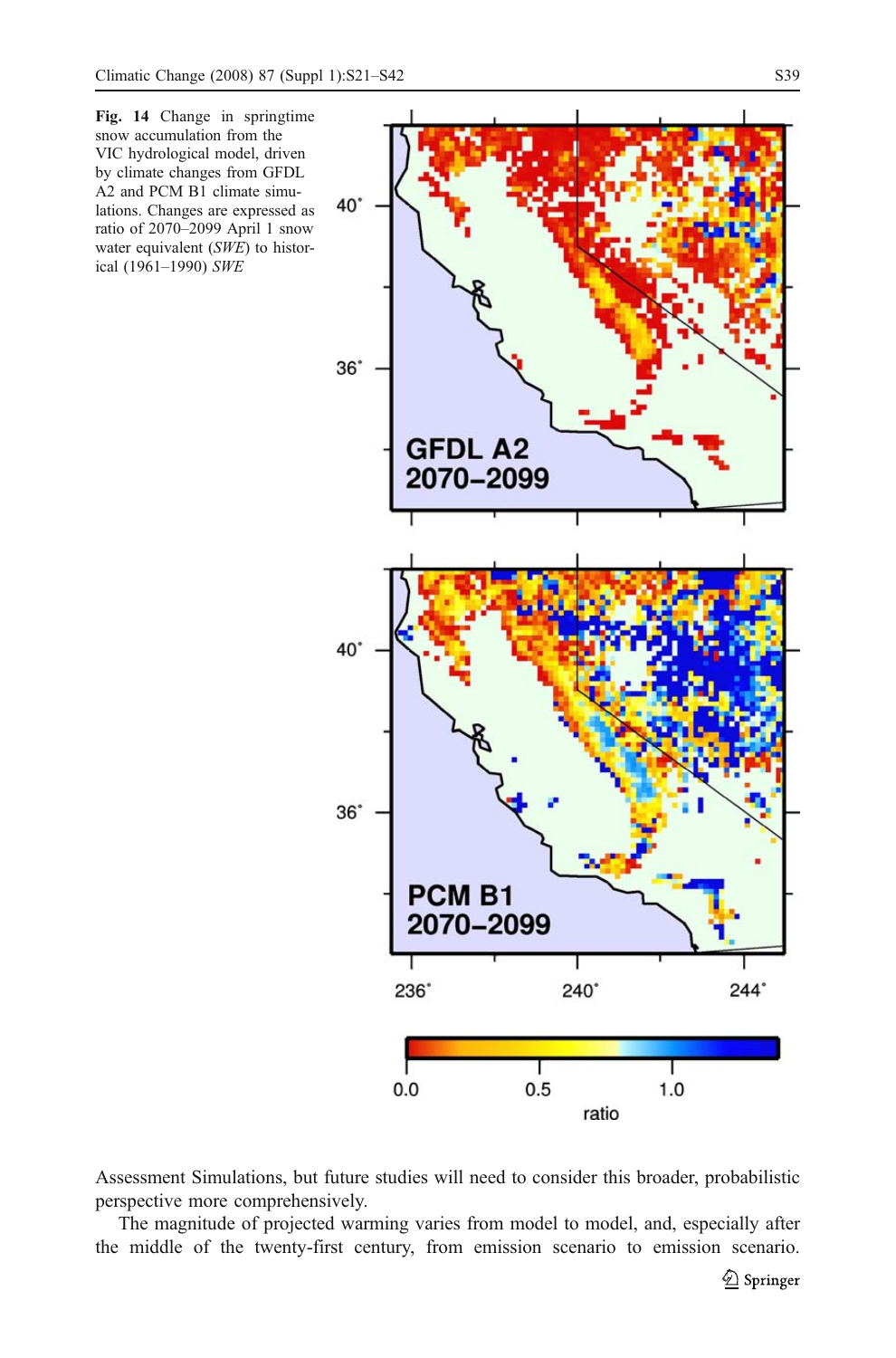<span id="page-19-0"></span>California's temperatures rise, between 2000 and 2100, by 1.7 to  $3.0^{\circ}$ C in the lower range of projected warmings, 3.1 to  $4.3^{\circ}$ C in the medium range, and  $4.4$  to  $5.8^{\circ}$ C in the high range. Over this time period, the warming develops approximately linearly, and it is important to note that substantial warming has occurred even in the first 30 years of the century long period. Warming affects both wet and dry days to about the same degree.

Another way to think about these warming trends is in terms of the marked shifts they produce in the lower, middle and upper thirds of the historical temperature distributions. By 2070–2099, in all of the projections, temperature increases were sufficient to nearly eliminate seasonal mean temperatures in the lower third of the distribution and sharply reduce those in the middle third. Such climate changes would be, in the words of Hansen et al. [2007](#page-20-0), "climate changes outside of the range of local experience." A noteworthy feature in the temperature projections is that the warming through the twenty-first Century does not level off, especially in projections using the medium and high greenhouse gas emission scenarios, implying that California's climate would continue to warm in (at least) the subsequent decades of the twenty-second century.

There is little consensus among trends in the various precipitation projections for California during the next century. Instead, the large majority of the recent IPCC model projections, including several simulations not analyzed in detail here, yield relatively small  $(5-20%)$  change in total precipitation. It is worth emphasizing though, that a  $10-20%$ change in annual precipitation is not a minor gain or loss. In the historical record, a 15% loss in precipitation is sufficient to cast a year into the lowest third of the annual totals, and, since runoff is a non-linear outcome of precipitation, lessening the supply in many cases drives runoff disproportionately lower.

Continued warming in California will have uneven effects on the California landscape. For example, warming will diminish snow accumulations by producing increased trends toward more rain and less snow, and earlier snowmelt, especially in lower to middle elevations of mountain catchments. Losses of snow, perhaps the early signs of climate change, are already being observed in the western United States, and hydrologic simulations indicate that the losses will increase as the warming increases. In the present study, the most severe losses are produced by the more sensitive CM2.1 model under the higher A2 (and A1fi) emissions. By 2070–2099, under the A2 and B1 emission scenarios in the PCM and GFDL models, losses of snow water equivalent (SWE) in the San Joaquin, Sacramento and Trinity drainages, as percentages of (1961–1990) historical averages, range from −32 to −79%. By 2070–2099, virtually no snow is left below 1,000 m under the A2 scenario in the GFDL model. Because higher elevation, and thus cooler, areas in the Sierra Nevada are mostly in the southern part of the range, the largest reductions in snow are projected to occur in the central and northern range.

Acknowledgments Support for DC, EM, MT and KH was provided by the State of California through the California Energy Commission PIER Program and the California Environmental Protection Agency. DC and MT were also supported by NOAA RISA Program through the California Applications Center and from DOE. MD's and DC's involvement were facilitated by the USGS Priority Ecosystems Study of the San Francisco Estuary. Kelly Redmond, Philip Mote and two anonymous reviewers provided careful reading of draft versions and thoughtful comments.

#### References

Abdulla FA, Lettenmaier DP, Wood EF, Smith JA (1996) Application of a macroscale hydrologic model to estimate the water balance of the Arkansas-Red River basin. J Geophys Res 101:7449–7459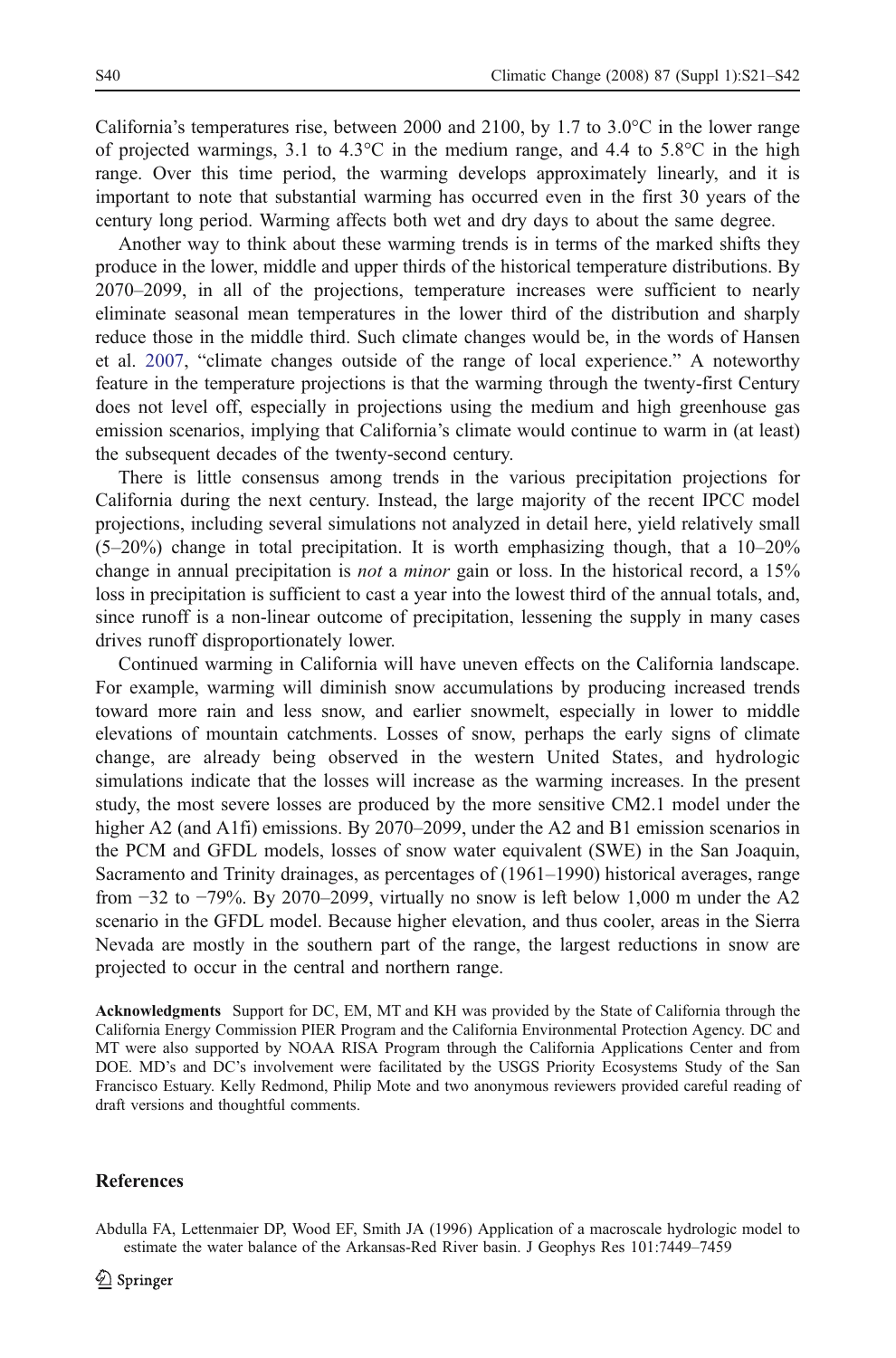- <span id="page-20-0"></span>Barnett T, Malone R, Pennell W, Stammer D, Semtner A, Washington W (2004) The effects of climate change on water resources in the west: introduction and overview. Clim Change 62:1–11
- Cayan DR, Kammerdiener S, Dettinger MD, Caprio JM, Peterson DH (2001) Changes in the onset of spring in the western United States. Bull Am Meteorol Soc 82(3):399–415
- Cayan DC, Maurer E, Dettinger MD, Tyree M, Hayhoe K, Bonfils C, Duffy P, Santer B (2006) Climate scenarios for California. FINAL white paper from California Climate Change Center, publication # CEC-500-2005-203-SF, posted: March 15, 2006. [http://www.climatechange.ca.gov/climate\\_action\\_team/](http://www.climatechange.ca.gov/climate_action_team/reports/index.html) [reports/index.html](http://www.climatechange.ca.gov/climate_action_team/reports/index.html)
- Christensen NS, Wood AW, Voisin N, Lettenmaier DP, Palmer RN (2004) The effects of climate change on the hydrology and water resources of the Colorado River basin. Clim Change 62:337–363
- Cubasch U, Meehl GA, Boer GJ, Stouffer RJ, Dix M, Noda A, Senior CA, Raper S, Yap KS (2001) Projections of future climate change. In: Houghton JT, Yihui D, Noguer M (eds) Climate change 2001: The scientific basis. Cambridge University Press
- Delworth T et al (2006) GFDL's CM2 global coupled climate models Part 1: Formulation and simulation characteristics. J Climate 19(5):643–674
- Dettinger MD (2005) From climate-change spaghetti to climate-change distributions for 21st Century California. San Francisco Estuary and Watershed Science 3(1): <http://repositories.cdlib.org/jmie/sfews/vol3/iss1/art4>
- Dettinger MD (2006) A component-resampling approach for estimating probability distributions from small forecast ensembles. Clim Change 76:149–168 DOI [10.1007/s10584-005-9001-6](http://dx.doi.org/10.1007/s10584-005-9001-6)
- Dettinger MD, Battisti DS, Garreaud RD, McCabe GJ, Bitz CM (2001) Interhemispheric effects of interannual and decadal ENSO-like climate variations on the Americas. In: Markgraf V (ed) Interhemispheric climate linkages: present and past climates in the Americas and their societal effects. Academic, pp 1–16
- Field CB, Daily GC, Davis FW, Gaines S, Matson PA, Melack J, Miller NL (1999) Confronting climate change in California: ecological impacts on the golden state. Union of Concerned Scientists, Cambridge, MA
- Gershunov A, Douville H (2007) Extensive summer hot and cold extremes under current and possible future climatic conditions: Europe and North America. Assessing, modeling and monitoring the impacts of extreme climate events. Cambridge University Press (in press)
- Gordon C, Cooper C, Senior CA, Banks H, Gregory JM, Johns TC, Mitchell JFB, Wood RA (2000) The simulation of SST, sea ice extents and ocean heat transports in a version of the Hadley Centre coupled model without flux adjustments. Clim Dyn 16:147–168
- Hansen J, Sato Mki, Ruedy R, Nazarenko L, Lacis A, Lo K, Schmidt GA, Russell G, Aleinov I, Bauer M, Bauer S, Baum E, Bell N, Cairns B, Canuto V, Chandler M, Cheng Y, Cohen A, Del Geno A, Faluvegi G, Fleming E, Friend A, Hall T, Jackman C, Jonas J, Kelley M, Kiang N, Koch D, Labow G, Lerner J, Menon S, Miller RL, Novakov T, Oinas V, Perlwitz Ja, Perlwitz Ju, Rind D, Romanou A, Shindell D, Stone P, Sun S, Streets D, Tausnev N, Thresher D, Yao M, Zhang S (2007) Dangerous human-made interference with climate: A GISS modelE study. Atmos Chem Phys 7:2287–2312
- Hansen J, Ruedy R, Sato M, Lo K (2006) GISS surface temperature analysis: global temperature trends: 2005 Summation. <http://data.giss.nasa.gov/gistemp/2005/>
- Hayhoe K, Cayan D, Field CB, Frumhoff PC, Maurer EP, Miller NL, Moser SC, Schneider SH, Cahill KN, Cleland EE, Dale L, Drapek R, Hanermann RM (2004) Emissions pathways, climate change, and impacts on California. Proc Natl Acad Sci USA 101(34):12422–12427 24 August 2004
- Houghton JT et al (eds) (2001) The scientific basis: contribution of working group I to the third assessment report of the intergovernmental panel on climate change. Climate Change, Cambridge University Press, pp 525–582
- Jones P, Palutikof P (2006) Global temperature record. Climate research unit, University of East Anglia. <http://www.cru.uea.ac.uk/cru/info/warming/>
- Knowles N, Cayan DR (2002) Potential effects of global warming on the Sacramento/San Joaquin watershed and the San Francisco estuary. Geophys Res Lett 29(18):1891–1895
- Knowles N, Dettinger MD, Cayan DR (2007) Trends in snowfall versus rainfall in the Western United States. J Climate (in press)
- Knutson TR, Delworth TL, Dixon KW, Held IM, Lu J, Ramaswamy V, Schwarzkopf MD, Stenchikov G, Stouffer RJ (2006) Assessment of twentieth century regional surface temperature trends using the GFDL CM2 Coupled Models. J Climate 10:1624–1651
- Lettenmaier DP, Gan TY (1990) Hydrologic Sensitivities of the Sacramento-San Joaquin River Basin, California, to Global Warming, edited. Water Resour Res 69–86
- Liang X, Lettenmaier DP, Wood E, Burges SJ (1994) A simple hydrologically based model of land surface water and energy fluxes for general circulation models. J. Geophys Res 99(D7):14, 415–414, 428
- Liang X, Lettenmaier DP, Wood EF (1996) One-dimensional statistical dynamic representation of subgrid spatial variability of precipitation in the two-layer variable infiltration capacity model. J Geophys Res 101(D16):21, 403–421, 422